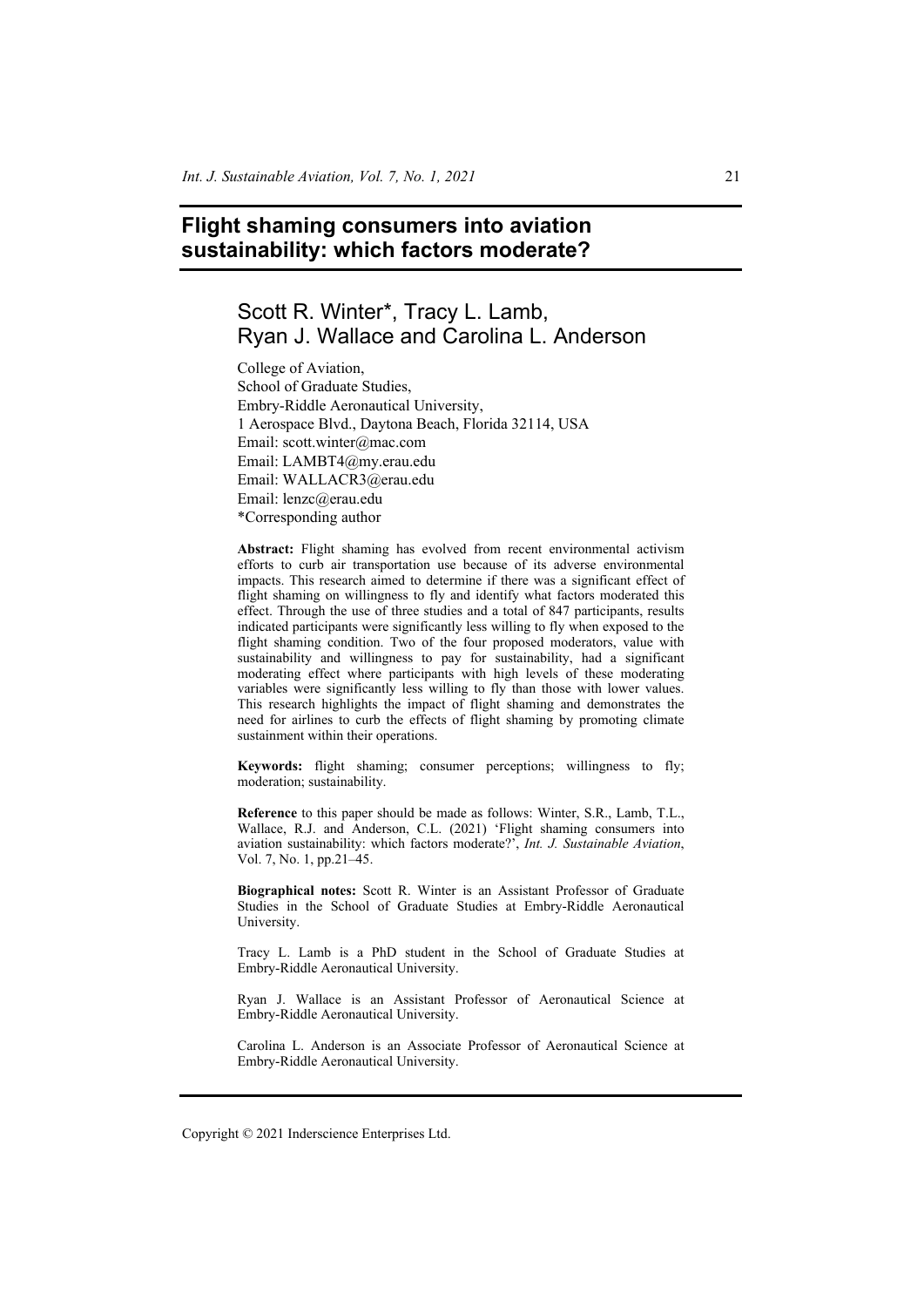## **1 Introduction**

Flight shaming, as a concept, is relatively new to the aviation industry. It appears to have gained traction over the summer of 2019, particularly within and around Europe, but the implications have stretched worldwide. Coined in Sweden, *flygskam* – flight shame has evolved as a byproduct of environmental activists (Martin, 2020; The Guardian, 2020). Climate change-conscious travellers are becoming more selective about their transportation options, preferring more environmentally friendly modalities (Martin, 2020). In some cases, individuals will even forgo travel, leveraging alternative options such as telephonic meetings or Skype (Baron, 2019). While perhaps not the norm, some companies are seemingly joining the movement. Swedish Klarna Bank AB reportedly curtailed regional business flights and discouraged long-distance flights (Berton, 2019). The downturn of flyers in some markets has many airline executives concerned this movement may be more than just a short-term trend.

## *1.1 Background and definition of shaming*

Shaming has been demonstrated to be an effective and powerful social instrument: to feel shame is a deeply personal experience. It is upsetting, unpleasant, and has been described as the worst of the social emotions (Elster, 1999; Williams, 1993; Wolheim, 1999). A severe reaction to shame has even led to suicide (Nussbaum, 2004). The Merriam-Webster Dictionary (2020) defines shaming as: "the act or activity of subjecting someone to shame, disgrace, humiliation, or disrepute especially by public exposure or criticism".

Shaming is used to uphold moral beliefs and social standards, as a direct form of punishment for committing a crime or social non-conformance to cultural norms. Shaming is also used in demonstrations to protest for social justice by highlighting 'shameful' behaviour by those in power (Courpasson and Vallas, 2016). Scholarly literature reveals shaming is also a complex phenomenon embedded and related to frameworks and constructs of neoliberal globalisation and the politics of social 'resistance' (Amoore, 2005; Gills, 2000; Johansson and Vinthagen, 2016).

Shaming can be conducted in numerous ways. Typical instruments of shaming include: imposing marks on or tattooing the skin to indicate a traitor, prisoner, or member of a group; imprisoning in iron masks (in medieval times); or public restraining or imprisonment using stocks or cages (Adkins, 2019). To understand how this deeply-personal feeling can influence, affect and transform countries, cultures, and societies, one must consider two elements:

- 1 the moral reasoning behind the intent to shame (e.g., to show the injustice of slavery)
- 2 the desired outcome of the shame (e.g., to invoke civil rights legislation and protection).

For this paper, the authors evaluated shame in the context of social resistance, public or private protests, and social movements (Courpasson and Vallas, 2016; Seidman, 2016). Shaming has taken both violent and non-violent forms and ranges from wide-spread public movements to smaller covert targeting forms of shaming. In 2020, when climate change is receiving more attention, a new type of shaming is rising, *flight shaming*.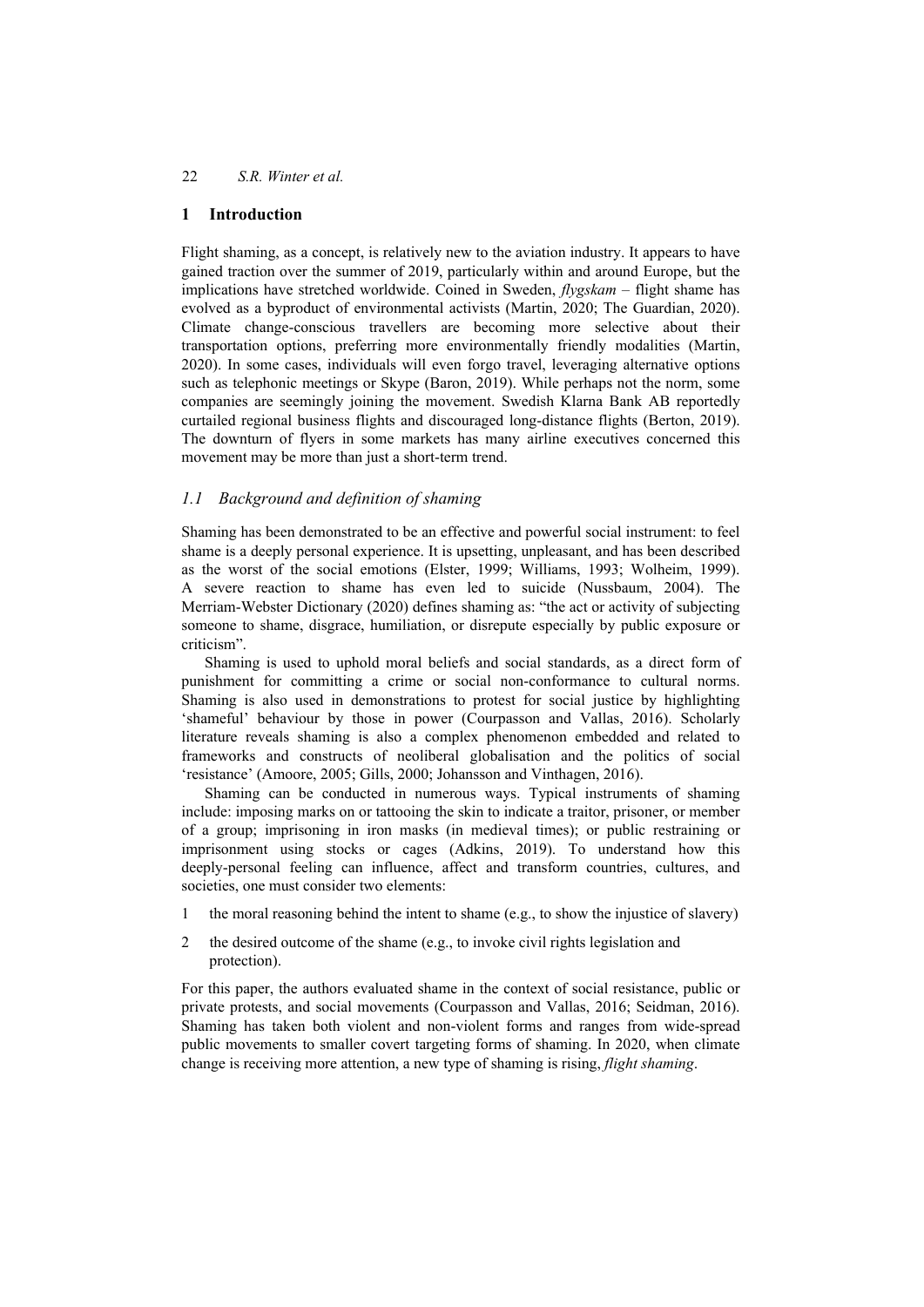### *1.2 Shaming within aviation 'flygskam' – flight shaming*

*Flygskam* is Swedish for 'flight shame' aimed to evoke emotional feelings of shame for using air travel (Dyer, 2019). The reason for this shaming: aviation contributes to carbon emissions and, therefore, global climate change. Subsequently, flight shaming is directed at individuals and organisations who choose to travel or encourage others to travel by air.

The reality is that aviation only contributes a relatively small amount of global carbon emissions than other transportation modalities (Fleming, 2019). Despite this, flight shaming has recently gained international prominence. The objective of flight shaming is to shame organisations, individuals, and governments into reconsidering their contribution to adverse climate-related changes (Dyer, 2019). The quickly emerging 'flight shaming' phenomenon has affected Europe, putting governments and industry leaders on alert for what is showing to be a significant impact on the global aviation industry (de Juniac, 2019; Topham, 2019). Flight shaming first began in 2018 with a small group of environmentalists encouraging people to *stay on the ground* rather than fly. The movement quickly gained momentum throughout 2019, as activists increased their calls for climate change action.

A Swiss Bank, UBS survey of 6,000 people from the USA, Germany, France, and the UK, indicated 21% of participants chose to reduce airline flights in the preceding 12 months (Reed, 2019). Further research suggests there is potential that flight shaming will cut the demand for air travel in Europe and the USA by half (Reed, 2019). UBS's research projects that the annual growth rates in aviation will drop from 4.5% to 1.5% through 2035 due to the growing flight shaming movement (Reed, 2019).

Several recent examples highlight the intersection of large consumer group movements and the aviation/airline industry. One notable example related to a band who was travelling for a concert. The airline broke one of the musician's guitars, which was observed by them from the window of the aircraft. After the airline refused to provide compensation for the damaged equipment, the band released a video song of the experience on YouTube, which has now been viewed over 20 million times (Dave Carroll Music, 2021). In 2015, protesters against the expansion of Heathrow airport in London, blocked the tunnel leading to the main airport entrance (Reuters, 2015), and in 2019, airline caterers protested around the Thanksgiving holiday over wages and benefits (Josephs, 2019). Also, in 2019, flights at Hong Kong were forced to be cancelled as protesters occupied the airport to protest new government restrictions (BBC, 2019). In all these cases, the high visibility and critical nature of the aviation industry helped to increase the visibility of the protests surrounding these causes.

#### *1.3 Aviation and the global environmental impact*

The Director-General and CEO of the International Air Transport Association (IATA) recently stated that the United States has the world's largest aviation market. Aviation in the US currently supports 6.5 million jobs and contributes \$779 billion to GDP. Industry growth is forecasted to increase to 8 million jobs and \$1.26 trillion in GDP in the next 20 years (de Juniac, 2019).

IATA and the International Civil Aviation Organization (ICAO) have been working on setting aggressive climate change goals. Aviation activities generated 895 million tons of carbon dioxide  $(CO_2)$  in 2018, representing approximately 2% of the 42 billion total tons of CO<sub>2</sub> generated by human activities every year. Even though air travel demand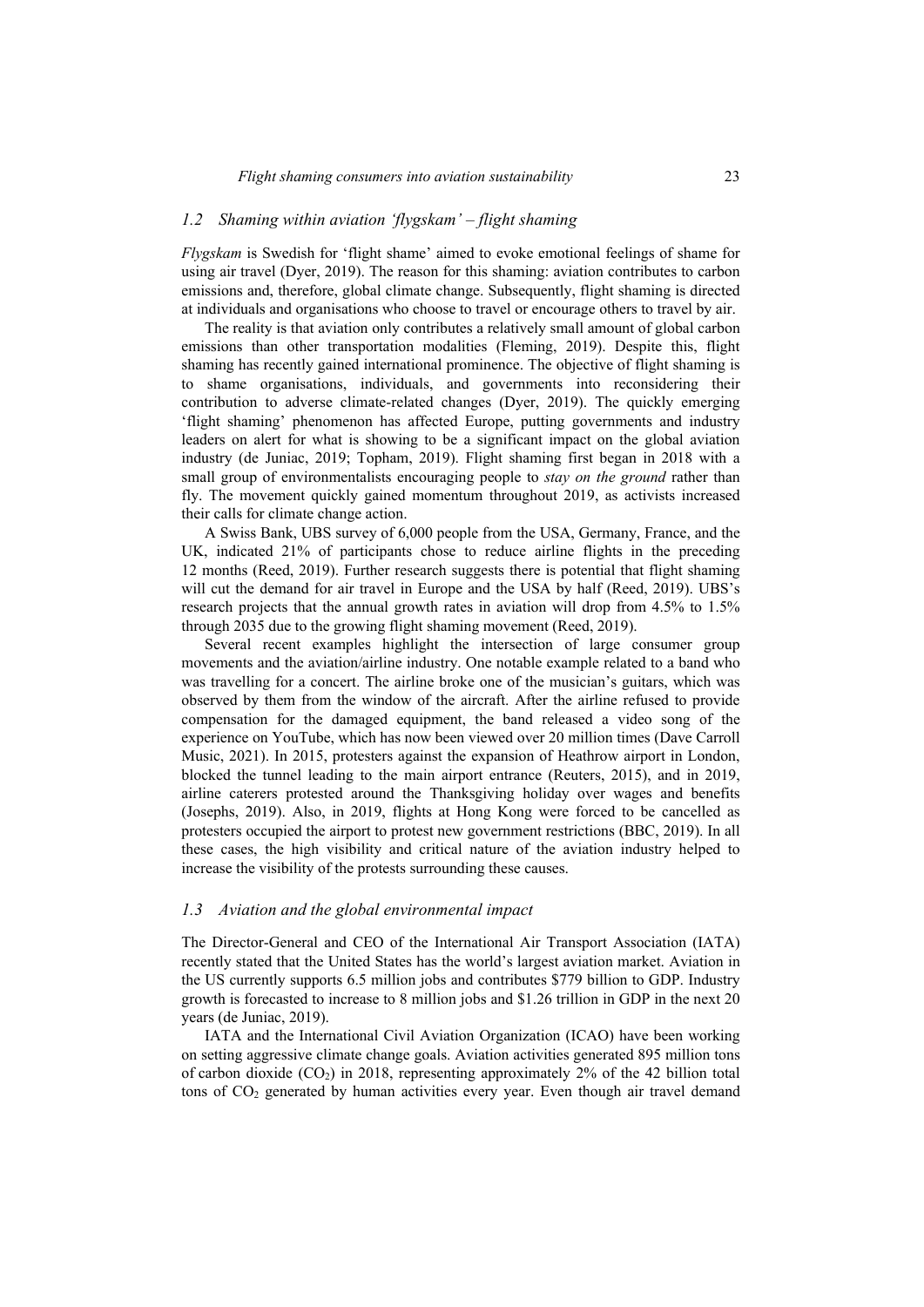grows at around 5% annually, the aviation industry has managed to limit its annual emissions increase to approximately 2.4% (IATA, 2020).

ICAO introduced a carbon offset program in 2016; and, 192 member states and governments agreed to comply voluntarily. The implementation of the Carbon Offsetting and Reduction Scheme for International Aviation (CORSIA) will encourage mandatory participation by 2027 for most United Nations member states. By 2050, the goal of CORSIA is to reduce  $CO<sub>2</sub>$  emissions by 50%, based on 2005 levels. A flight today produces only half the  $CO<sub>2</sub>$  it did in 1990, and aviation  $CO<sub>2</sub>$  production is comparable to servers and internet cables (IATA, 2020).

KLM Royal Dutch Airlines launched a high-profile advertising campaign called 'Fly Responsibly' to inform passengers and stakeholders about what the airline is doing to minimise  $CO<sub>2</sub>$  emissions and educate passengers and other organisations to make sound environmental choices about air travel (KLM, 2020). These choices include; packing lighter, travelling less, contributing to carbon offsetting programs, and investing heavily in sustainable aviation fuel (Moores, 2019).

Interestingly, the impacts of COVID-19 on the reduction in overall flying has not diminished the concept of flight shaming, and in some cases has intensified the focus on climate change and now, any un-necessary air travel. At a recent national infrastructure summit held in Sydney Australia, the CEO of Virgin Australia defended the aviation industries reduction of emissions plans, however, these measures don't appear to be changing consumer perceptions or subduing the flight shaming movement (NZHerald, 2020). Some airlines are now flying empty flights or 'ghost flights' to maintain airport slots (Bliss, 2020). Criticisms have now been raised of this practice as being bad for the environment and unnecessary. ICAO (2020) estimates by the mid-2030s, at least 200,000 daily departures worldwide. As the industry continues to grow at this quick pace, it will be necessary to consider the environmental impacts, especially due to the flight shaming awareness of climate change caused by the aviation industry.

#### *1.4 Gender differences and shame*

The use of shaming to highlight gender inequality has increased recently in the USA, mainly centring on shaming senior male executives for the sexual harassment and exploitation of women in the workplace. This shaming movement is known as the 'Me Too' and 'Times Up' movements (Lee, 2018). Gender inequality in organisations has been a long-enduring issue. Along with many other inequality regimes, gender inequality remains prevalent in today's society (Acker, 2006). Research into gender differences and shaming indicated that females are more sensitive to shame than men and more readily acknowledge when they have shamed others (Fitch and Nazaretian, 2019). Males and females of almost all ages and cultures either engage in shaming activity or have been shamed. Parents use shaming to teach their children who grow and learn the effects of shame (Fitch and Nazaretian, 2019; Nussbaum, 2004), and shaming appears to be a normal part of life. The circumstances and situations determine the shaming activity's type and intensity (Courpasson and Vallas, 2016; Nussbaum, 2004).

However, no studies to date examine gender differences in those who engage in flight shaming or those being shamed. Previous research on passenger gender differences within the aviation industry has shown that gender significantly differs in many aviation activities, whether these findings are based on the type of aircraft, new technology, or even the type of pilots who are flying the aircraft (Rice et al., 2017b, 2018; Winter et al.,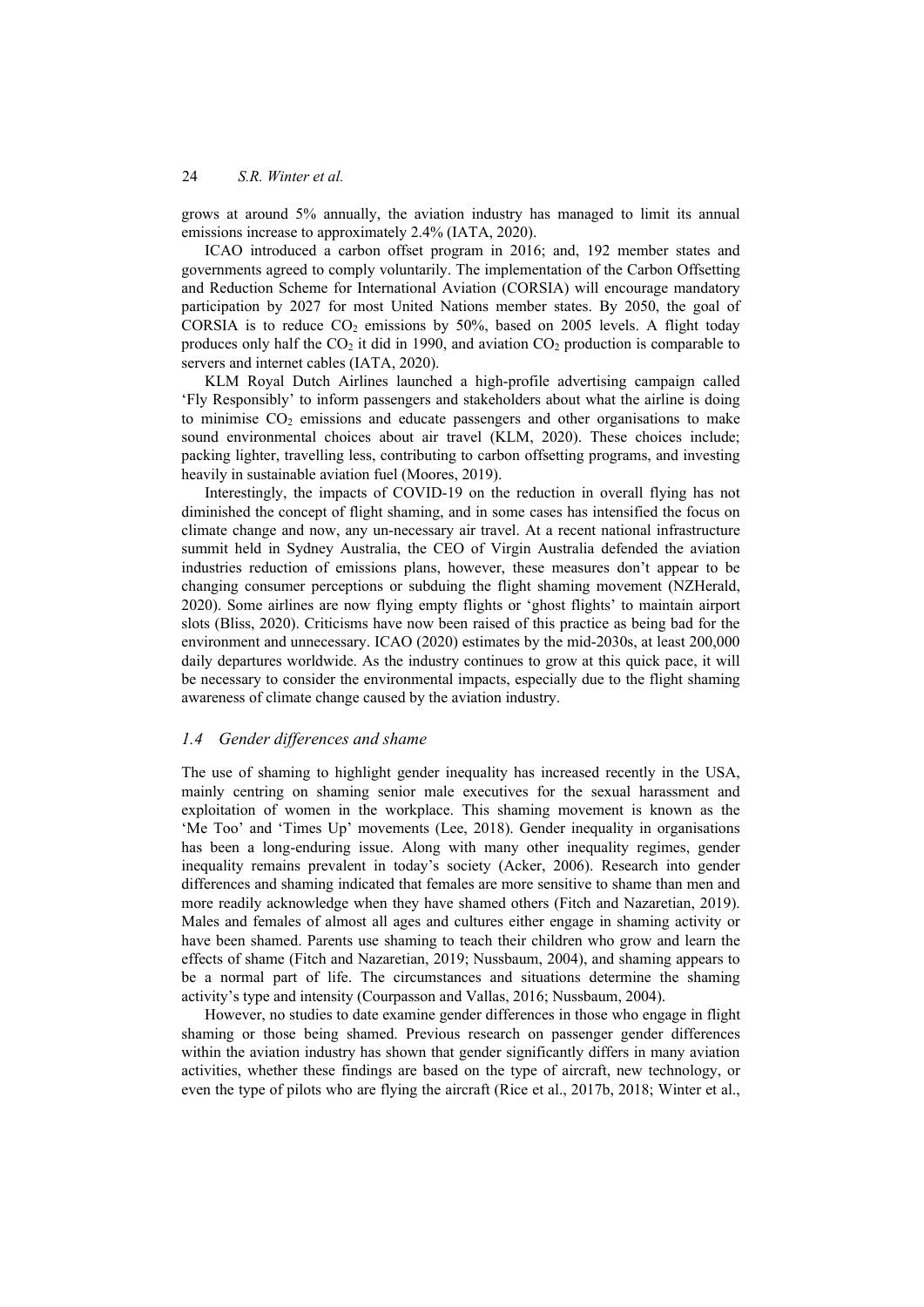2014). A prior study has shown the ability to influence consumers' willingness to ride in driverless vehicles based on the influence of positive or negative presentation of information (Anania et al., 2018a).

#### *1.5 The concept of willingness*

*Willingness* is defined in the Merriam-Webster dictionary (2020) as; "inclined or favorably disposed of in mind, eager to help, prompt to act or respond, done, borne, or accepted by choice or without reluctance or relating to the power of choosing". Willingness represents the predisposition to a choice and generally follows a decision about the 'thing' being considered. The 'willingness' to participate in an activity is based on complex and multi-faceted contributors, including experience, knowledge, capabilities, cultural and social norms, attitudes, and in no small degree, emotions (Elster, 1999; Endsley and Jones, 2011; Esses and Dovidio, 2002; Norman, 2013; Seo and Barrett, 2007). Emotions play a significant role in human willingness; for example, research indicates that feelings towards individual animals drive a willingness to protect them (Prokop and Fančovičová. 2013). Emotions were found to significantly affect the willingness of stockbrokers to buy and sell securities on Wall Street (Seo and Barrett, 2007).

Previous research indicates that high consumer willingness levels are a vital factor in advancing innovations (Seo and Barrett, 2007). This finding is especially important within the realms of green energy and new technologies such as riding in autonomous vehicles and flying in newer types of aircraft (Anania et al., 2018a, 2018b; Kowalska-Pyzalska, 2017; Rice and Winter, 2019; Rice et al., 2019). Emotions such as shame, embarrassment, and guilt may have a considerable effect on the willingness and the decision to fly or stay on the ground.

#### *1.6 Instruments used in these studies*

#### *1.6.1 Willingness to fly*

For this study, the willingness to fly scale was used in the context of willingness to fly in commercial aircraft. The willingness to fly (WTF) scale was initially developed by Rice et al. (2015a) and has been re-validated in subsequent studies that have shown it useful in demonstrating effects on the consumers' willingness to fly in various scenarios (Mehta et al., 2017; Rice et al., 2015b; Winter et al., 2017). The scale consists of seven items and uses a 5-point Likert response, ranging from strongly disagree  $(-2)$  to strongly agree  $(2)$ with a neutral option (0) (Rice et al., 2020). The WTF scale is located in Appendix A.

#### *1.6.2 Familiarity with sustainability scale*

Rice and Winter (2015) initially developed the familiarity scale, and it has been validated in a previous study used to measure participants' familiarity with driverless vehicles (Rice and Winter, 2019). This study instrument uses five statements that have been adapted to assess participant familiarity with sustainability. A five-point Likert response scale was used, and the scale is located in Appendix A. The psychometrics are reported in the results section.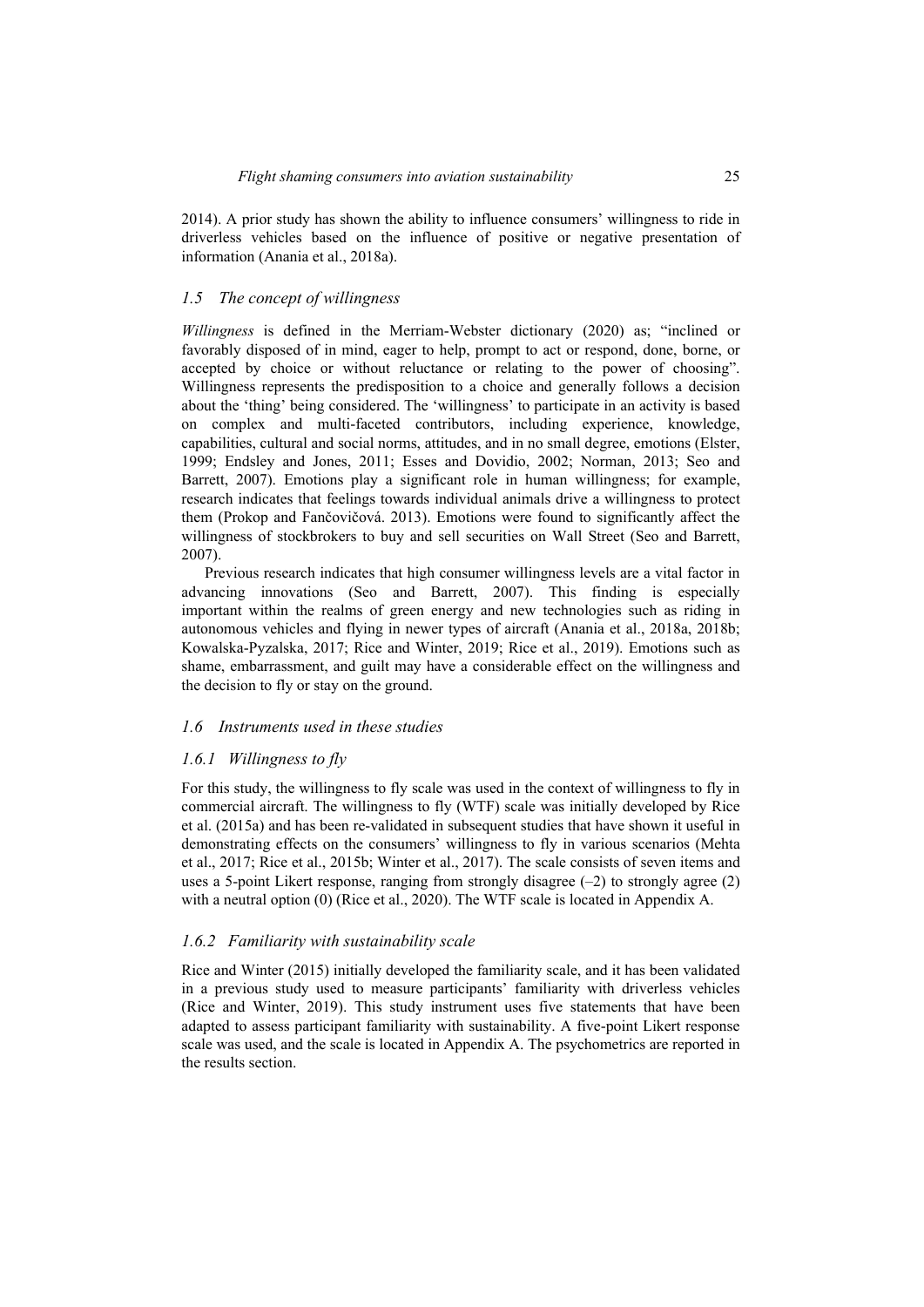## *1.6.3 Value with sustainability scale*

The value scale was initially developed and validated by Rice and Winter (2019) to measure how much participants value the new technology of driverless vehicles. It has been adapted for ongoing research into assessing the perceived value of sustainability in various aviation scenarios. Five statements were presented to the participants, with a 5 point Likert response scale. The value with sustainability scale (VOS) is shown in Appendix A. The psychometrics are reported in the results section.

## *1.6.4 Willingness to pay for sustainability scale*

Willingness to pay has been used in previous studies to assess how willing consumers would be to pay for goods or services in various industries, including green energy and sustainability associated with the aviation industry (Kowalska-Pyzalska, 2017; Rains et al., 2017). When the willingness to pay is high, consumers assess the value and importance of the goods, services, or benefit on offer. The willingness to pay scale consists of 5-point Likert response anchors from strongly disagree to strongly agree. The WTP scale is presented in Appendix A.

## *1.6.5 Environment commitment scale*

The environment commitment scale is a four-item scale used to measure a participant's commitment to the environment (Ling-Yee, 1997). The scale consists of seven-point Likert-type response anchors from strongly disagree to strongly agree.

## *1.7 Current study*

The purpose of these studies is to examine the influence of a newspaper article designed to replicate the feelings related to flight shaming to assess participants' willingness to fly. While prior studies have investigated willingness to pay pertaining to aviation sustainability (Rains et al., 2017; Ragbir et al., 2021; Walters et al., 2018) and others willingness to support aviation sustainably (Milner et al., 2019; Winter et al., 2019), no prior study has investigated the novel concept of flight shaming on willingness to fly. The moderators are grounded in a previous study investigating various types of sustainable aviation propulsion systems (Winter et al., 2020).

## **2 Study 1 – introduction**

The purpose of study 1 was to determine if there would be a significant difference in willingness to fly based on whether or not participants read a simulated newspaper article that highlighted lobbyist groups either supporting or protesting commercial aviation on the grounds of being either sustainable or unsustainable, respectively, to simulate flight shaming. Study 1 predicted the following hypothesis:

 $H_1$  Flight shaming would significantly lower the willingness to fly rating for the group that received the negatively framed news article compared to the positive one.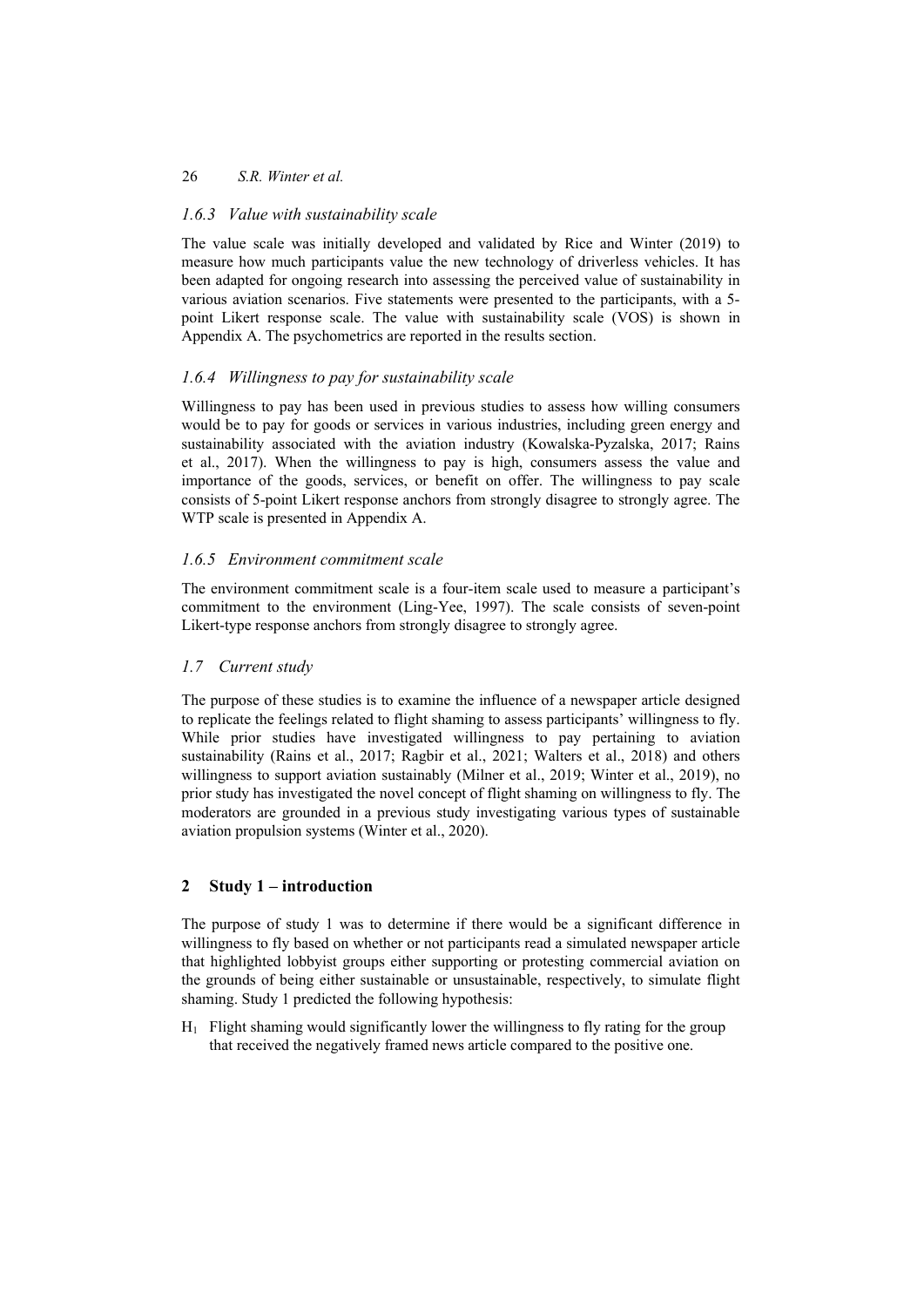### *2.1 Study 1 – methods*

### *2.1.1 Design*

The study used an experimental between-participants design with the type of article condition as the independent variable and willingness to fly as the dependent variable. The university's institutional review board approved the study.

## *2.1.2 Participants*

One hundred and sixty-four participants (66 males, 96 females, 1 non-binary, 1 non-reporting) from the USA were recruited for the study using Amazon's® Mechanical Turk<sup>®</sup> (MTurk) platform. The average age of participants was 38.20 (*SD* = 11.75) years. Participants reported the following ethnicities: 77% Caucasian (white, non-Hispanic), 8% Latino/Hispanic descent, 7% Asian descent, 6% African descent, and 2% Other. MTurk provides a means to administer electronic instruments to participants who complete online human intelligence tasks (HITs) in exchange for monetary compensation. Participant requirements were established to help ensure quality data was received. Participants needed to have completed at least 100 prior tasks and held approval ratings of 98% or higher to participate in the study. Previous studies have shown that MTurk provides data as valid as traditional laboratory data (Buhrmester et al., 2011; Germine et al., 2012), and the advantages and disadvantages of using this and similar platforms to research aviation have been identified (Rice et al., 2017a).

## *2.1.3 Materials and stimuli*

The instrument used in the study was created and deployed via Google Forms®. The link to the survey was included in the recruitment announcement posted on MTurk. After clicking on the link, participants were taken to a digital consent form. After accepting the study's terms, participants read brief instructions and were randomised into one of two conditions. At the start of both conditions, participants read, "for the following questions, imagine a situation where you are planning to purchase a ticket on a commercial airline flight between two major cities and you see the following headline in the newspaper". In condition 1, participants were presented with a newspaper article that said that lobbyist groups were supporting air travel as a sustainable means of transportation; while in the second condition, the newspaper article indicated that lobbyist groups were protesting the use of air travel due to it being unsustainable. A copy of the two conditions is shown in Figures 1 and 2. Participants then responded to the seven-items on willingness to fly scale. Lastly, participants were asked questions on demographic factors, debriefed, compensated, and dismissed.

## *2.2 Study 1 – results*

An initial data screening found less than 1/2% of the data missing. For missing items on the reflective willingness to fly scale, known value replacement was used to impute missing values (Hair et al., 2018). The willingness to fly scale demonstrated strong convergent validity with all items loading above .88. A Cronbach's alpha of the 7-items on the willingness to fly scale was .967, and thus, the average score for this scale was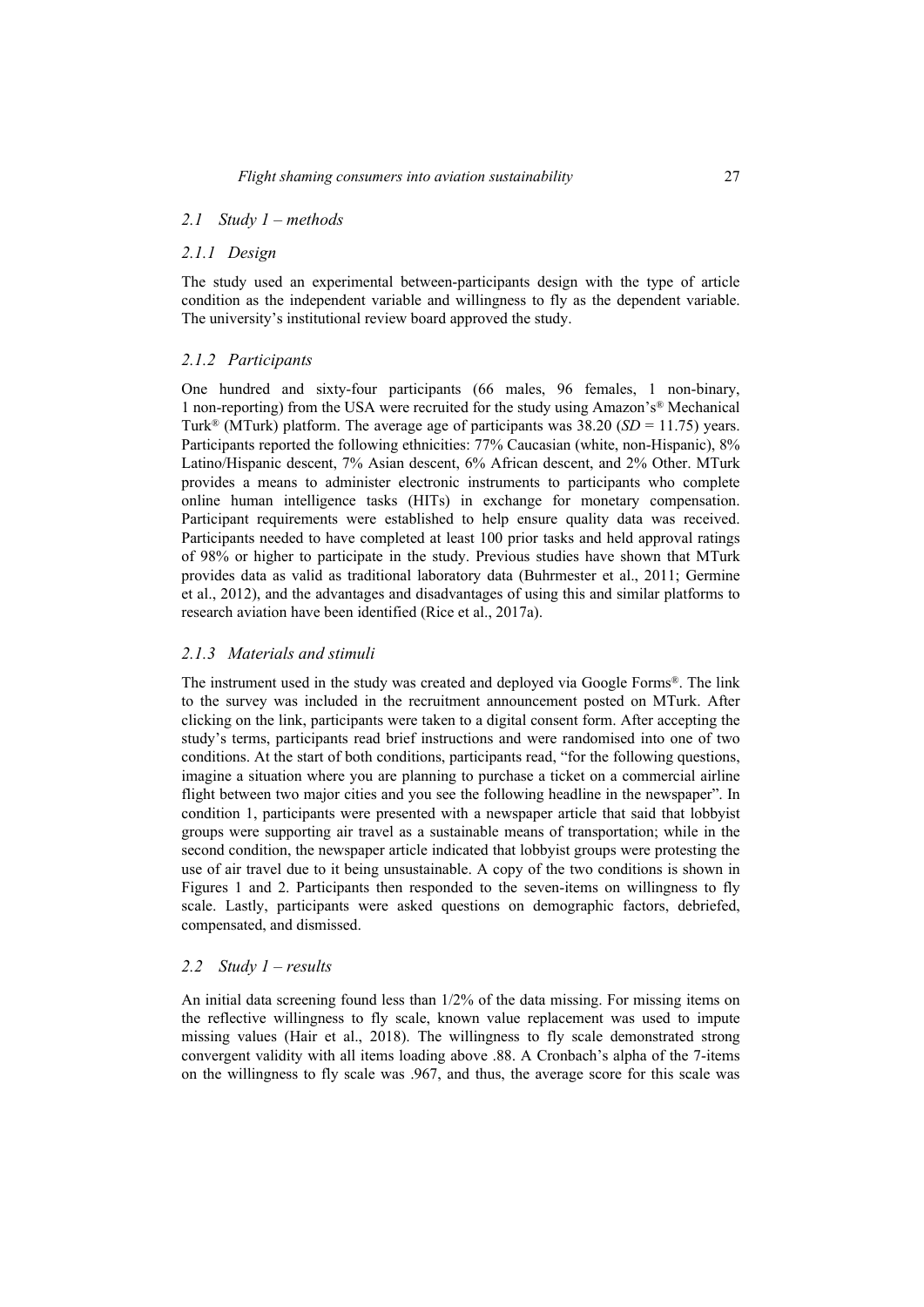used in the data analysis. Normality was assessed through skewness (all values less than  $+/-1$ ) and kurtosis values (all values less than  $+/-1.1$ ). The data were analysed using an independent samples *t*-test. The findings indicated that participants exposed to the article protesting aviation (or the flight shaming condition)  $(M = 0.47, SD = 1.12)$  were significantly less willing to fly compared to those in the non-flight shaming condition  $(M = 1.01, SD = 0.76)$ ,  $t(162) = 3.54$ ,  $p = .001$ ,  $d = 0.56$ . The data from study 1 is shown in Figure 3.

**Figure 1** The newspaper displayed to participants demonstrating support of continued air travel (see online version for colours)



**Figure 2** The newspaper displayed to participants in the flight shaming condition, which demonstrated protests against the use of air travel (see online version for colours)



## *2.3 Study 1 – discussion*

The findings from study 1 demonstrated that there appears to be a significant decrease in willingness to fly based on the presence of flight shaming. These results suggest that the concept of flight shaming significantly affects the willingness to fly, and these results demonstrate the need to conduct further investigation into the idea of flight shaming.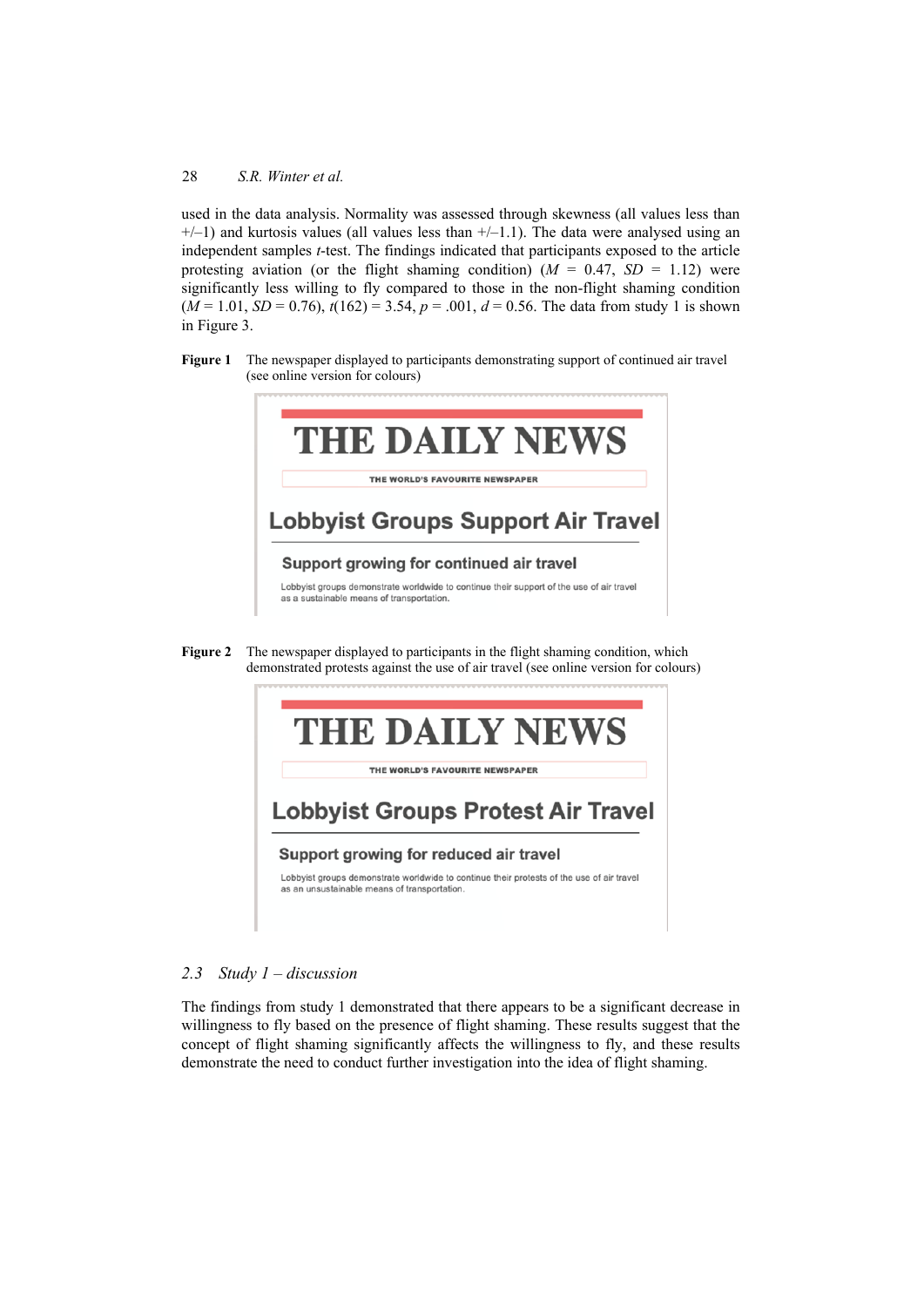**Figure 3** Data from study 1 showing the significant decrease in willingness to fly in the flight shaming condition (standard error bars are depicted) (see online version for colours)



#### **3 Study 2 – introduction**

The purpose of study 2 was to replicate the findings of study 1. Additionally, the authors wanted to examine if there would be any differences based on the gender of the participant. The following hypotheses were used in this study:

- H1 Flight shaming would significantly lower the willingness to fly rating for the group that received the negatively framed news article compared to the positive one.
- H2 There would be no significant main effect of gender.
- $H<sub>3</sub>$  There would be a significant interaction, although this hypothesis was non-directional.
- *3.1 Study 2 methods*

#### *3.1.1 Design*

The study used an experimental between-participants design. Type of article was the first independent variable, and participant gender was the second independent variable. Willingness to fly was the dependent variable. The university's institutional review board approved the study.

#### *3.1.2 Participants*

Two hundred and fifty-three participants (110 males, 142 females, 1 non-binary) were recruited in study 2 from MTurk. The participants reported a mean age of 38.57 (*SD* = 12.42) years. Participants reported the following ethnicities: 78% Caucasian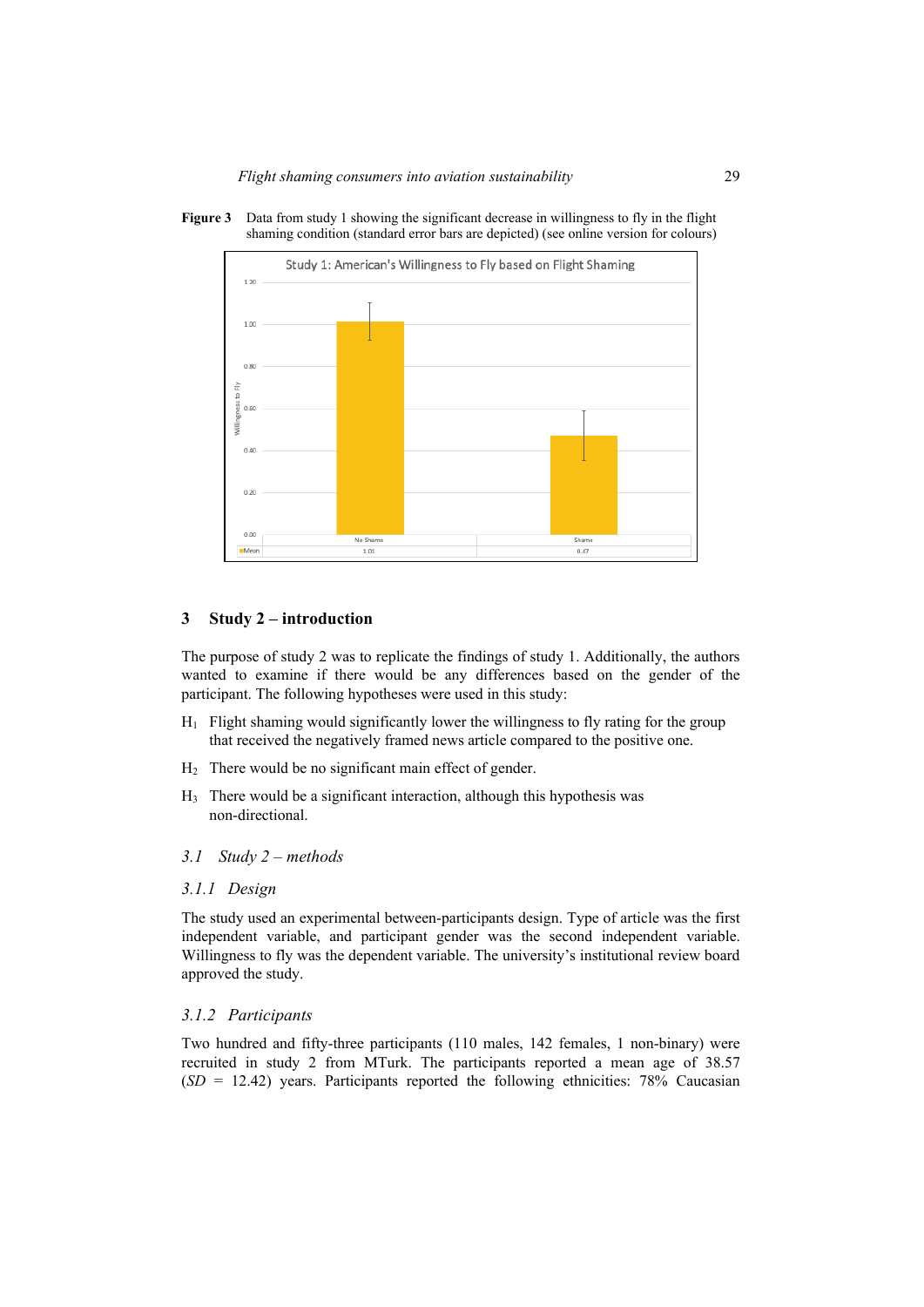(white, non-Hispanic), 5% Latino/Hispanic descent, 9% Asian descent, 8% African descent, and <1% other. As in study 1, participants had to have been residents of the United States, at least 18 years old, completed at least 100 prior tasks on MTurk, and held an approval rating of at least 98% or higher. Participants who completed study 1 were excluded from participating in study 2 using a user-defined selection requirement on MTurk.

## *3.1.3 Materials and stimuli*

The instrument, scenarios, newspaper articles, and scale used in study 2 were the same as study 1.

**Figure 4** Decrease in willingness to fly based on flight shaming in study 2 as a function of the condition and participant gender (standard error bars are depicted) (see online version for colours)



## *3.2 Study 2 – results*

An initial data screening found only one item missing for one participant on the reflective willingness to fly scale. For this item, known value replacement was used to impute missing values (Hair et al., 2018). The willingness to fly scale demonstrated strong convergent validity with all items loading above .88. A Cronbach's alpha of the 7-items on the willingness to fly scale was .965, and thus, the average score for this scale was used in the data analysis. Normality was assessed through skewness (all values less than  $+/-1.2$ ) and kurtosis values (all values less than  $+/-2.3$ ). The data were analysed using a 2×2 between-participants ANOVA. The results indicated a significant main effect for the type of article between the no flight shaming group and the flight shaming group,  $F(1, 248) = 8.06$ ,  $p = .005$ , *partial eta squared* = .031. However, there was no significant main effect based on participant gender,  $F(1, 248) = 2.03$ ,  $p = .156$ , *partial eta squared* =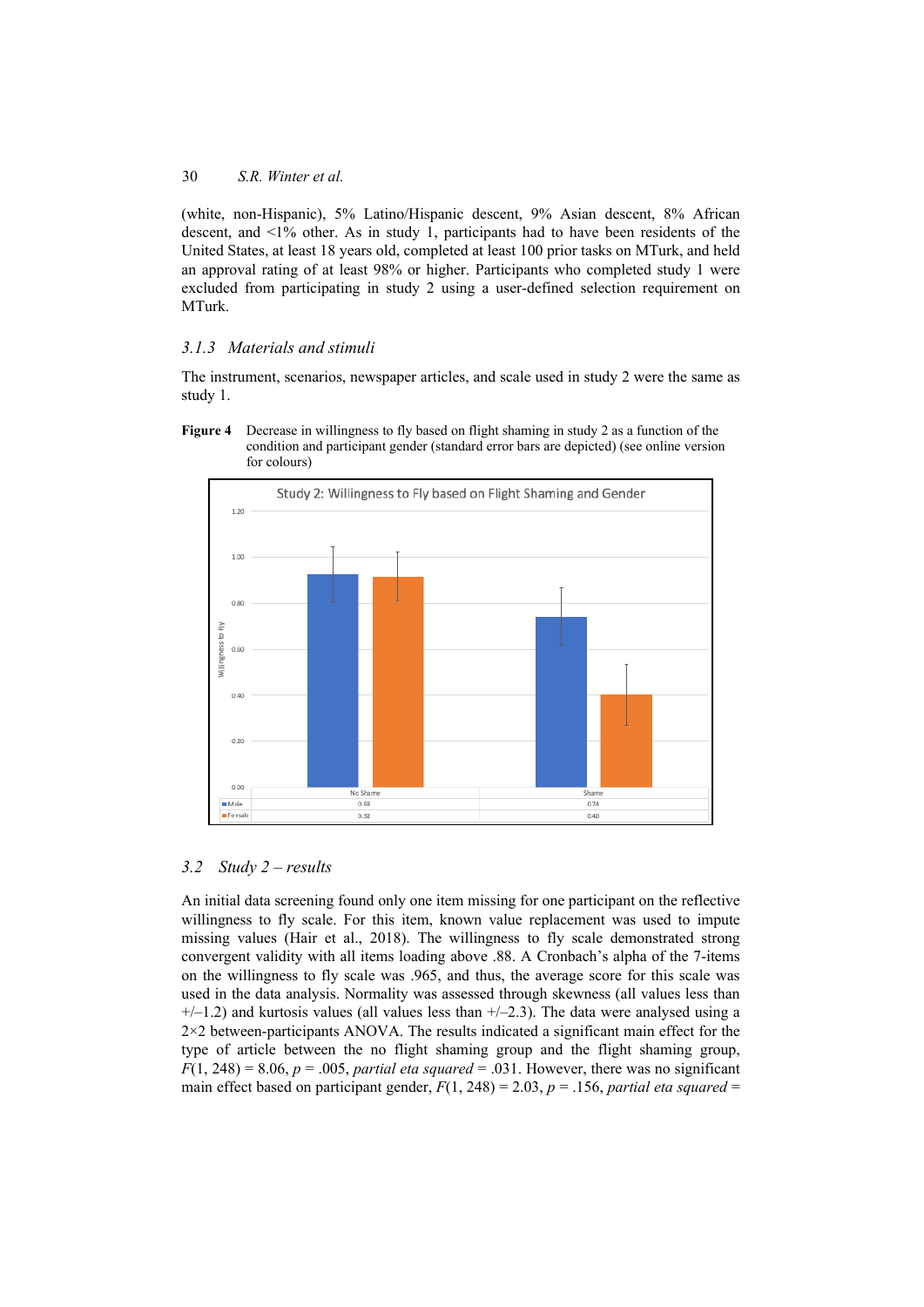.008, nor a significant interaction between the type of article and gender,  $F(1, 248) =$ 1.82,  $p = 0.178$ , *partial eta squared* = .007. The findings from study 2 are depicted in Figure 4.

#### *3.3 Study 2 – discussion*

Study 2 sought to replicate study 1 based on the presence of flight shaming and examined any effects of participant gender. In a replication of the findings from study 1, there was a significant decrease in willingness to fly when flight shaming was presented to participants. However, there were no significant differences based on the participant's gender or interaction between the two independent variables. In general, the findings suggest that flight shaming does result in a decreased willingness to fly, and these effects occur in both males and females.

#### **4 Study 3 – introduction**

The purpose of study 3 was to attempt and replicate the findings from studies 1 and 2. Additionally, in study 3, four added variables were assessed to evaluate their possible impacts on a moderating effect between the type of article and willingness to fly. These variables included familiarity with sustainability, value with sustainability, willingness to pay for sustainability, and an environment commitment score. In study 3, the following hypotheses were proposed:

- $H_1$  Flight shaming would significantly lower the willingness to fly rating for the group that received the negatively framed news article compared to the positive one.
- $H<sub>2</sub>$  There would be no significant main effect of participant gender.
- H3 There would be no significant interaction between the type of article and gender.
- H4 At least one of the moderators would significantly influence the type of article on willingness to fly, where the moderating effect would result in a more significant decrease in willingness to fly.

#### *4.1 Study 3 – methods*

#### *4.1.1 Design*

Study 3 used an experimental between-participants design. The type of article and gender were the two independent variables. The willingness to fly was the dependent variable, and familiarity with sustainability, value with sustainability, willingness to pay for sustainability, and environment commitment score were the possible moderating variables. The university's institutional review board approved the study.

#### *4.1.2 Participants*

Four hundred and thirty-two participants completed the study. An initial assessment of the data found 430 eligible responses for data analysis, with two cases being removed due to missing or incomplete data. The study consisted of 206 males, 222 females, and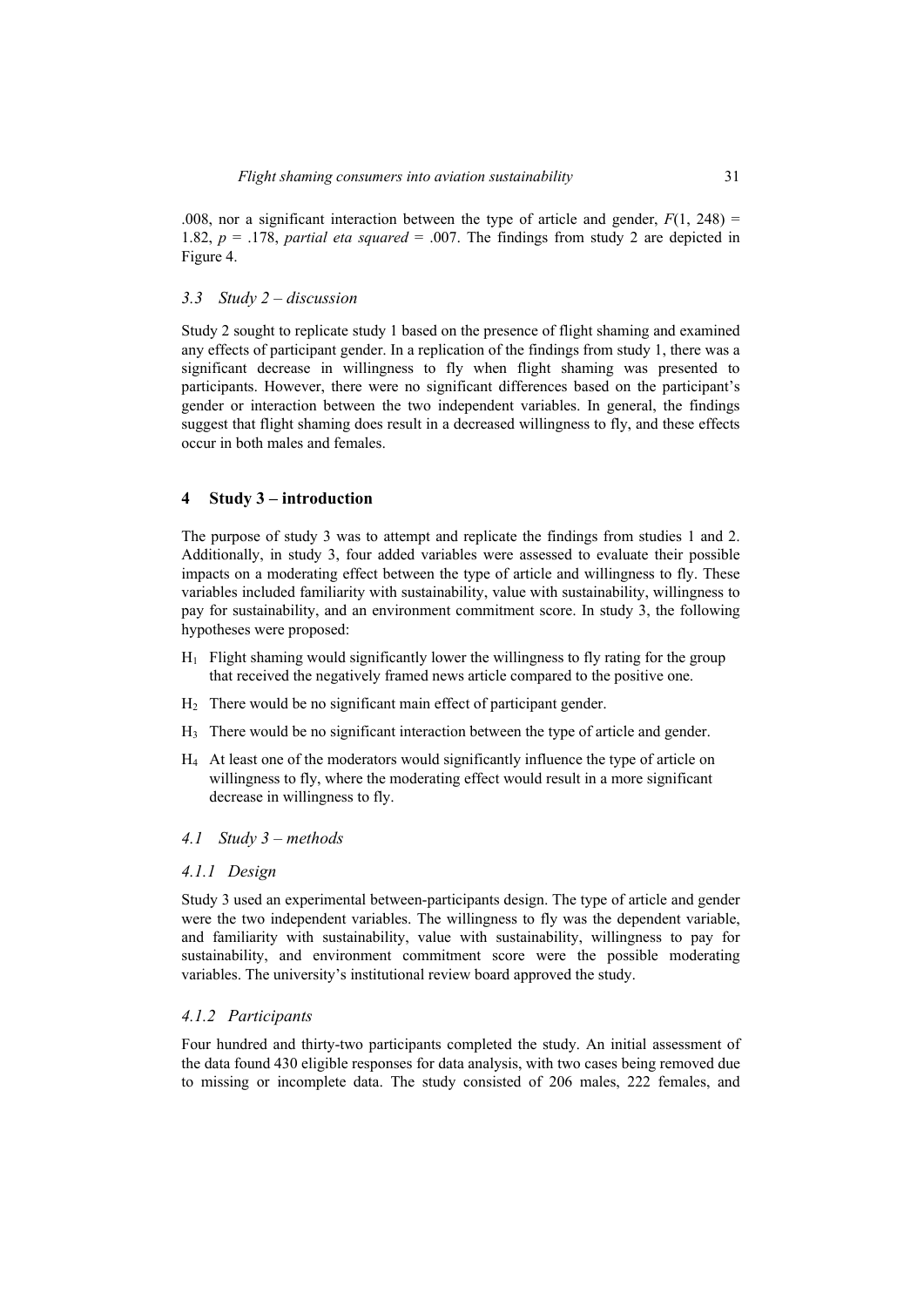two participants who failed to report their gender. The average age of participants was 40.44 (*SD* = 14.17) years. Participants reported the following ethnicities: 73% Caucasian (white, non-Hispanic), 4% Latino/Hispanic descent, 10% Asian descent, 10% African descent, and 3% other. As in studies 1 and 2, participants were recruited from MTurk using the same eligibility requirements; and participants who completed either studies 1 or 2 were excluded from conducting study 3 using a user-defined selection requirement on MTurk.

## *4.1.3 Materials and stimuli*

The procedure and instrument used in study 3 were similar to that of studies 1 and 2, with the addition of four scales evaluating familiarity with sustainability, value with sustainability, willingness to pay for sustainability, and environmental commitment (which were included as possible moderating factors). These scales are depicted in Appendix A. Participants first agreed to the terms of the consent form, which were the same as the prior two studies. They were then provided with instructions and randomly assigned to one of the two experimental conditions related to the article type. Participants completed the four scales described earlier as the possible moderating variables. These scales were presented in a randomised fashion to prevent order effects. After completing these scales, participants were given the newspaper article and asked to rate their willingness to fly. Lastly, after collecting demographic data, participants were debriefed, dismissed, and compensated.

## *4.2 Study 3 – results*

An initial data screening found less than 1/2% of the data missing. For missing items on the reflective scales, known value replacement was used to impute missing values (Hair et al., 2018). Normality was assessed through skewness (all values less than  $+/-1.6$ ) and kurtosis values (all values less than  $+/-3.1$ ).

## *4.2.1 Factor analysis*

First, the data were assessed regarding the validity of the scales used in the study. A maximum likelihood analysis with a promax rotation assessed the scales' factor structure to ensure they could be used for inferential statistics. On the initial assessment of the scales, a 5-factor pattern was found, which yield a Kaiser-Myer-Olkin (KMO) measure of sampling adequacy (MSA) of .929. This value is considered 'meritorious' (Hair et al., 2018), while Bartlett's test of sphericity was statistically significant ( $p < .001$ ), which indicates the data were appropriate for factor analysis. Convergent validity was demonstrated by the scales, as all had average factor loadings of .7 or higher. Discriminant validity was also established, as no factors had any substantial cross-loadings, nor was any inter-factor correlations greater than 0.7. Finally, Cronbach's Alpha values for the five scales ranged from .853–.964, indicating high internal consistency. Therefore, the scales were deemed appropriate for use with the inferential statistics, and the scores from each scale were averaged for use in the data analysis. The final pattern matrix can be found in Appendix B and the scree plot in Appendix C.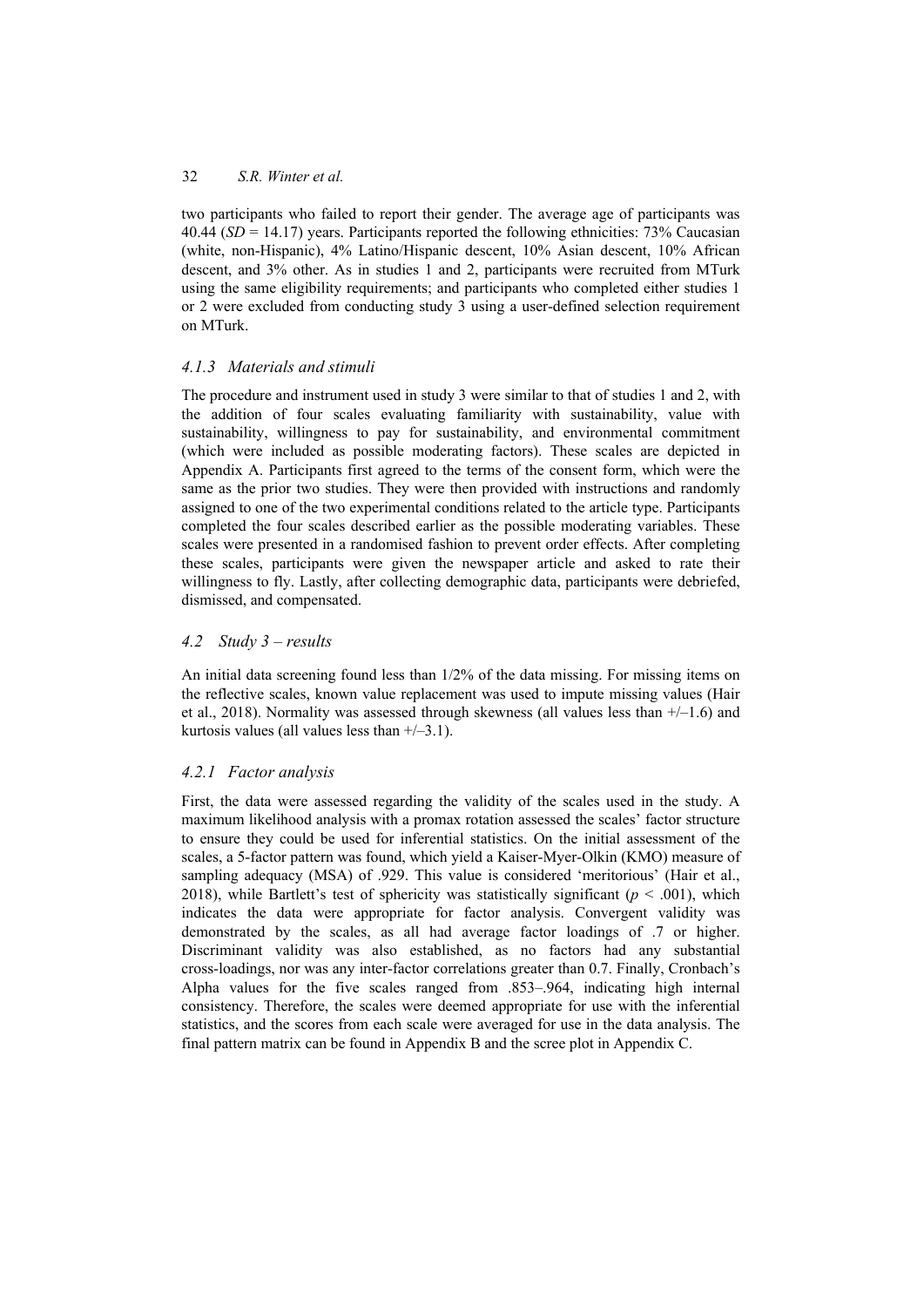### *4.2.2 Inferential statistics*

A 2×2 between-participants ANOVA was used to examine differences in willingness to fly. The data indicated a significant main effect based on the type of article,  $F(1, 424)$  = 11.69,  $p = .001$ , *partial eta squared* = .027, and a significant main effect of gender,  $F(1, 424) = 7.94$ ,  $p = .005$ , *partial eta squared* = .018. The interaction between the type of article and gender was not significant, *F*(1, 424) = 0.846, *p* = .358, *partial eta squared*  $= .002$ . These findings reveal that participants were again less willing to fly in the flight shaming condition than in the non-flight shaming condition. Additionally, females were less willing to fly in both conditions than male participants. The findings from study 3 are shown in Figure 5.

#### *4.2.3 Moderation analysis*

The PROCESS version 3.4 plugin for IBM SPSS Statistics Version 26 was used to assess the moderating effect of familiarity with sustainability, value with sustainability, willingness to pay for sustainability, and environment commitment score. Hayes (2018) created the PROCESS plugin to conduct mediation, moderation, and conditional process analysis. When installed, the plugin works through the Regression menu of SPSS. The plugin has several pre-defined models, with the basic moderation model being model 1. Using a guided user interface menu, the independent, moderator, and dependent variables are assigned to their respective locations, and the plugin completes the analyses. The analyses were conducted using 5,000 bootstrapped samples (Hayes, 2018).



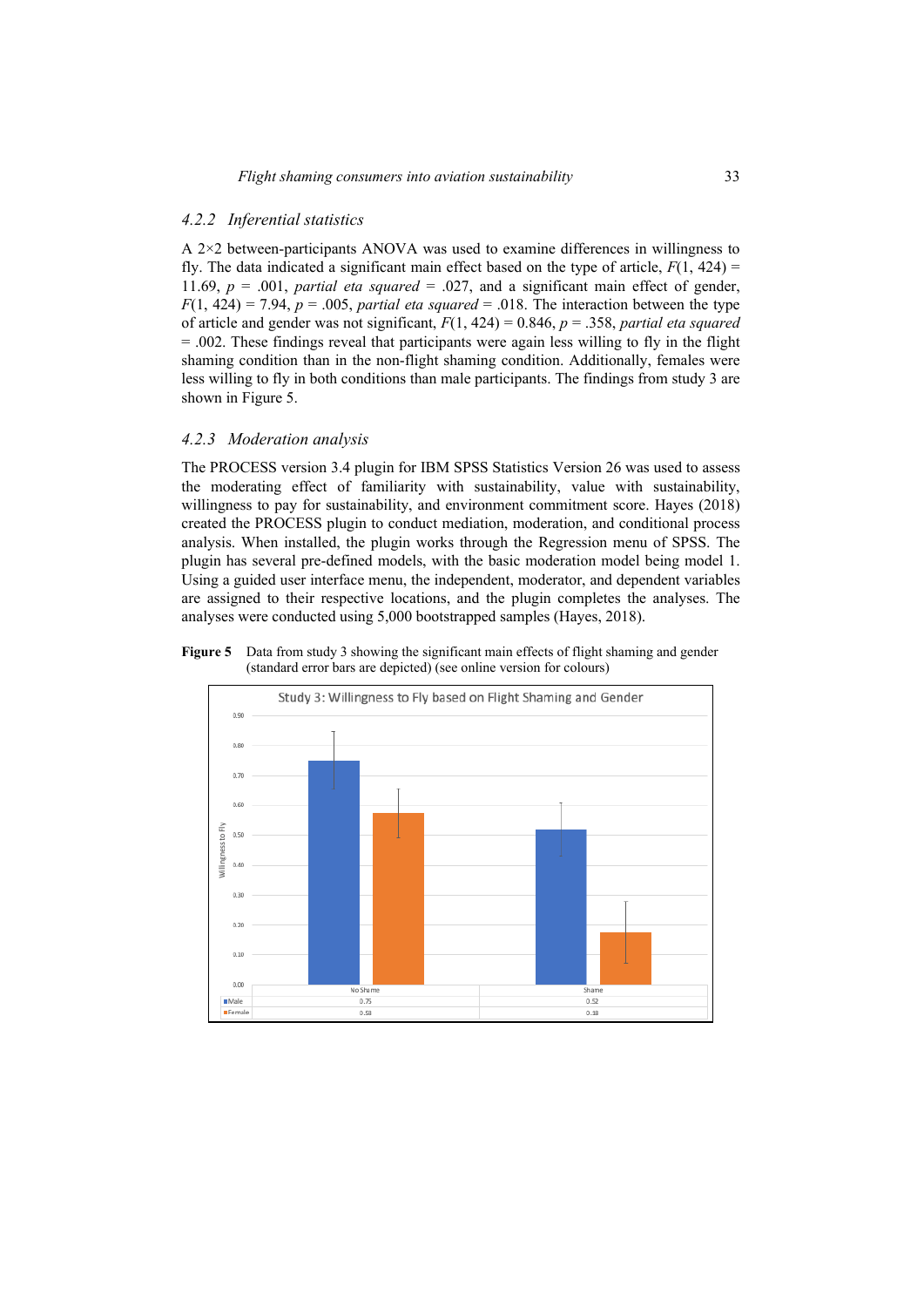#### 34 *S.R. Winter et al.*

#### *4.2.3.1 Familiarity with sustainability*

The familiarity with sustainability and type of article did not produce a significant interaction,  $F(1, 426) = 3.00$ ,  $p = .08$ , and as a result, there was no significant moderating effect of familiarity with sustainability.





#### *4.2.3.2 Value with sustainability*

Value with sustainability significantly interacted with the type of article,  $F(1, 426)$  = 4.07,  $p = 0.04$ . A visual representation is shown in Figure 6, and the model summary statistics are presented in Table 1a. The interaction was probed at three levels of value with sustainability, one standard deviation below the mean, at the mean, and one standard deviation above the mean. Table 1b highlights that as value with sustainability increases, there is a greater difference in willingness to fly scores based on the type of article. In general, the willingness to fly is significantly less when flight shaming is present for those with middle and high ratings of value with sustainability.

|                                 | b [95% CI]              | SE B  |          |        |
|---------------------------------|-------------------------|-------|----------|--------|
| Constant                        | $.60$ [.31, .88]        | 0.146 | 4.103    | < 0.01 |
| Type of article                 | $.02$ [ $-.35, .38$ ]   | 0.187 | 0.110    | .912   |
| Value                           | $.04$ [ $-.17, .25$ ]   | 0.105 | 0.365    | .715   |
| Value $\times$ Type of article* | $-.27$ [ $-.53, -.01$ ] | 0.134 | $-2.018$ | .044   |
|                                 |                         |       |          |        |

**Table 1a** Value with sustainability as a moderator of willingness to fly

Note:  $R^2 = .04$ ;  $p < .05$ .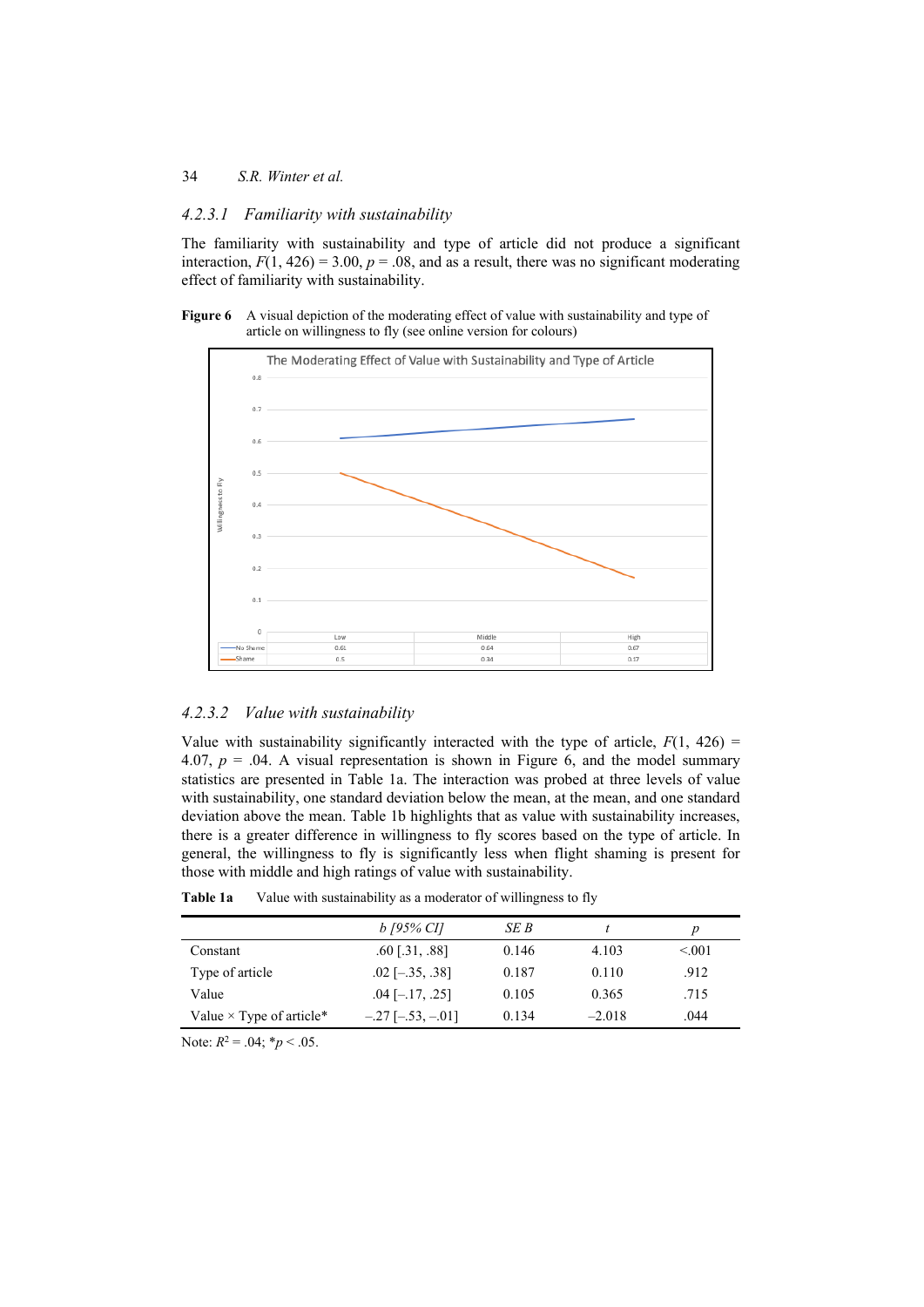**Table 1b** Three regression models estimating willingness to fly based on the value with sustainability and the type of article with centring of the moderator at low, middle, and high values (the mean and  $+/-1$  SD)

|                   | b [95% CI]              | SE B  |          |        |
|-------------------|-------------------------|-------|----------|--------|
| $Low = .4910$     | $-.11$ [ $-.38, .15$ ]  | 0.134 | $-0.840$ | .401   |
| Middle = $1.201*$ | $-.30[-.49, -.12]$      | 0.093 | $-3.283$ | .001   |
| $High = 1.910*$   | $-.50$ [ $-.76, -.23$ ] | 0.132 | $-3.758$ | < 0.01 |

Note: \**p* < .05.

### *4.2.3.3 Willingness to pay for sustainability*

Willingness to pay for sustainability significantly interacted with the type of article,  $F(1, 426) = 4.59$ ,  $p = .03$ . A visual representation is shown in Figure 7, and the model summary statistics are presented in Table 2a. The interaction was probed at three levels of willingness to pay for sustainability, one standard deviation below the mean, at the mean, and one standard deviation above the mean. Table 2b highlights that as the willingness to pay for sustainability increases, there is a greater difference in willingness to fly scores based on the type of article. In general, willingness to fly is significantly less when flight shaming is present for those with middle and high ratings of willingness to pay for sustainability.

**Figure 7** A visual depiction of the moderating effect of willingness to pay for sustainability and type of article on willingness to fly (see online version for colours)

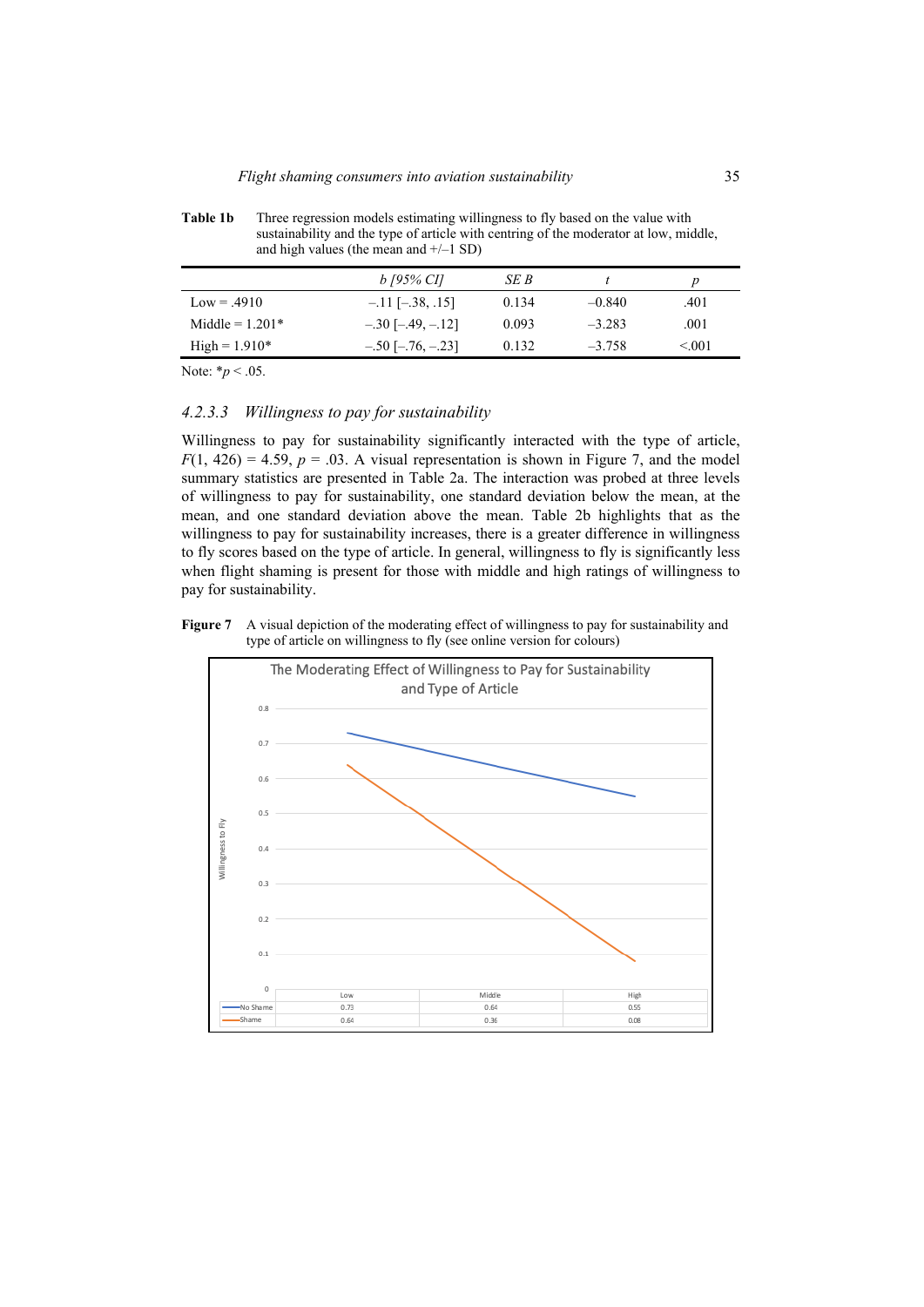### *4.2.3.4 Environment commitment*

The environment commitment score and the type of article did not produce a significant interaction,  $F(1, 426) = 0.64$ ,  $p = .42$ , and as a result, there was no significant moderating effect of environmental commitment.

### *4.3 Study 3 – discussion*

Study 3 replicated the findings from studies 1 and 2 in that there was a significant decrease in willingness to fly when flight shaming was present. However, study 3 also demonstrated that, overall, females were less willing to fly in both conditions than male participants. Value with sustainability and willingness to pay for sustainability were found to be significant moderators. In both cases, as ratings in the two moderators increased, significant decreases were found to exist in willingness to fly in the flight shaming condition when compared to the non-flight shaming condition. This data suggests that individuals who perceive sustainability to have more value and are more willing to pay for it may be more influenced by flight shaming.

### **5 General discussion**

The purpose of these studies was to investigate the possible effects that flight shaming may have on consumer's willingness to fly. The studies also examined possible differences based on participant gender, significant interactions, and possible moderating effects. Willingness to fly appeared to be affected by the presence of flight shaming, and two significant moderating variables were identified. A discussion of the findings from the three studies follows.

Across the three current studies, there was consistent support for the hypotheses, and a significant decrease in willingness to fly based on flight shaming was demonstrated. The data provide some insights into the effects of flight shaming on consumers and why this effect may occur. In general, shaming is an effective strategy to change an individual's behaviour (Courpasson and Vallas, 2016). In the case related to aviation and the current studies, worldwide climate protests may be causing participants to experience negative feelings, thus resulting in a lower willingness to fly ratings. Shame may also be causing participants to consider the trip's necessity and whether alternate transportation modes would be viable (de Juniac, 2019; Topham, 2019). Additionally, it is possible, for example, in business, that a face-to-face meeting is not necessary, and a video conference may be a sufficient alternative to travel. Therefore, the effects of shame may cause participants to reconsider viable alternative forms of travel.

The current studies also examined the possible differences based on participant gender or any interactions. The data did indicate some conflicting findings as it relates to the main effect of participant gender. In study 2, there were no gender effects on willingness to fly, while in study 3, there was a significant main effect of gender, where females were less willing to fly overall than males. This difference requires further investigation to explain; however, the literature related to gender is somewhat mixed as to whether or not there are differences related to shame (Fitch and Nazaretian, 2019). Perhaps more interesting from these studies' findings was the lack of the interaction between the type of article and gender, which was consistent across both of the studies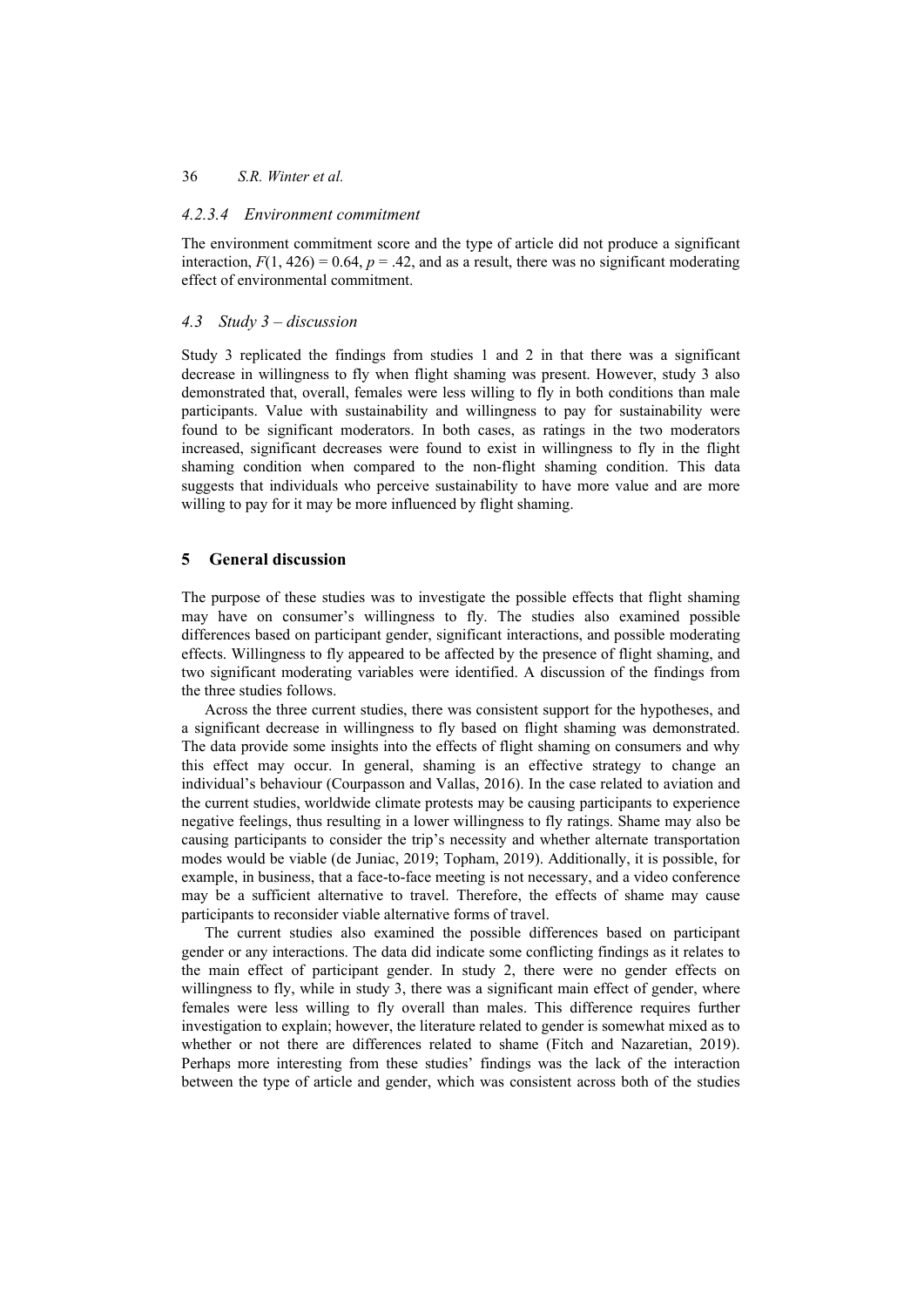that examined for this effect. This finding demonstrates that the impact of flight shaming appears universally across genders, and males and females are equally affected by shaming efforts.

The final hypothesis under investigation was the possible moderating effect with the type of article on willingness to fly. Two significant moderators, value with sustainability, and willingness to pay for sustainability, were identified in the study. These moderators both follow similar patterns. Those who have middle to high levels of value and willingness to pay for sustainability are more significantly affected by flight shaming than those who were not shamed. For those participants who value and are willing to pay for sustainability, they may want to see their additional financial investment used as intended. As a result, they appear more likely to be influenced by a shaming effort. Prior research indicated that consumers are willing to pay for sustainable efforts (Rains et al., 2017; Walters et al., 2018), but as would be expected, they likely want to see that additional investment resulting in more sustainable outcomes. The industry should consider these types of individuals as those who could be the most affected by shaming efforts.

#### *5.1 Practical implications*

The findings from the current studies provide some novel contributions to the aviation industry. First, while flight shaming is a relatively new concept to influence aviation passengers, there has been very little scholarly research on the topic. These studies' findings demonstrate that there appears to be consumer influence based on the messages and framing of air travel on sustainability. Second, the data also show that while flight shaming was most prevalent in Europe, the effects may be noticed in the USA as well. This research suggests that flight shaming may not be a regional phenomenon, but the consequences could be experienced globally. Third, those who appear to care the most for sustainable practices – defined explicitly as demonstrating value and a willingness to pay for sustainability – may be the most influenced by flight shaming efforts.

As a result of these findings, those in industry can provide information that may prevent or limit the decrease in willingness to fly due to flight shaming. There appears to be a strong influence on how the message is communicated. If environmental groups wish to convey the effects of air travel as harmful to sustainability, the aviation industry must also be ready to respond with factual information. Additionally, the aviation industry may want to promote the advances being made to incorporate sustainable solutions proactively. Examples include renovating airports to be more sustainable or airlines working to integrate biofuels into their operations. These proactive practices can help frame the message, and they may demonstrate that substantive efforts are being made to enhance the aviation industry's sustainability.

#### *5.2 Limitations and recommendations for future research*

The use of MTurk is one of a convenience sample, limiting the generalisability of the results. While some studies have found that the sample collected from MTurk is likely to be more diverse, this does not necessarily mean it is always representative of the specific population. Additionally, this study was limited to American participants. Studies have found that the MTurk's population tends to be more tech-savvy, younger, less politically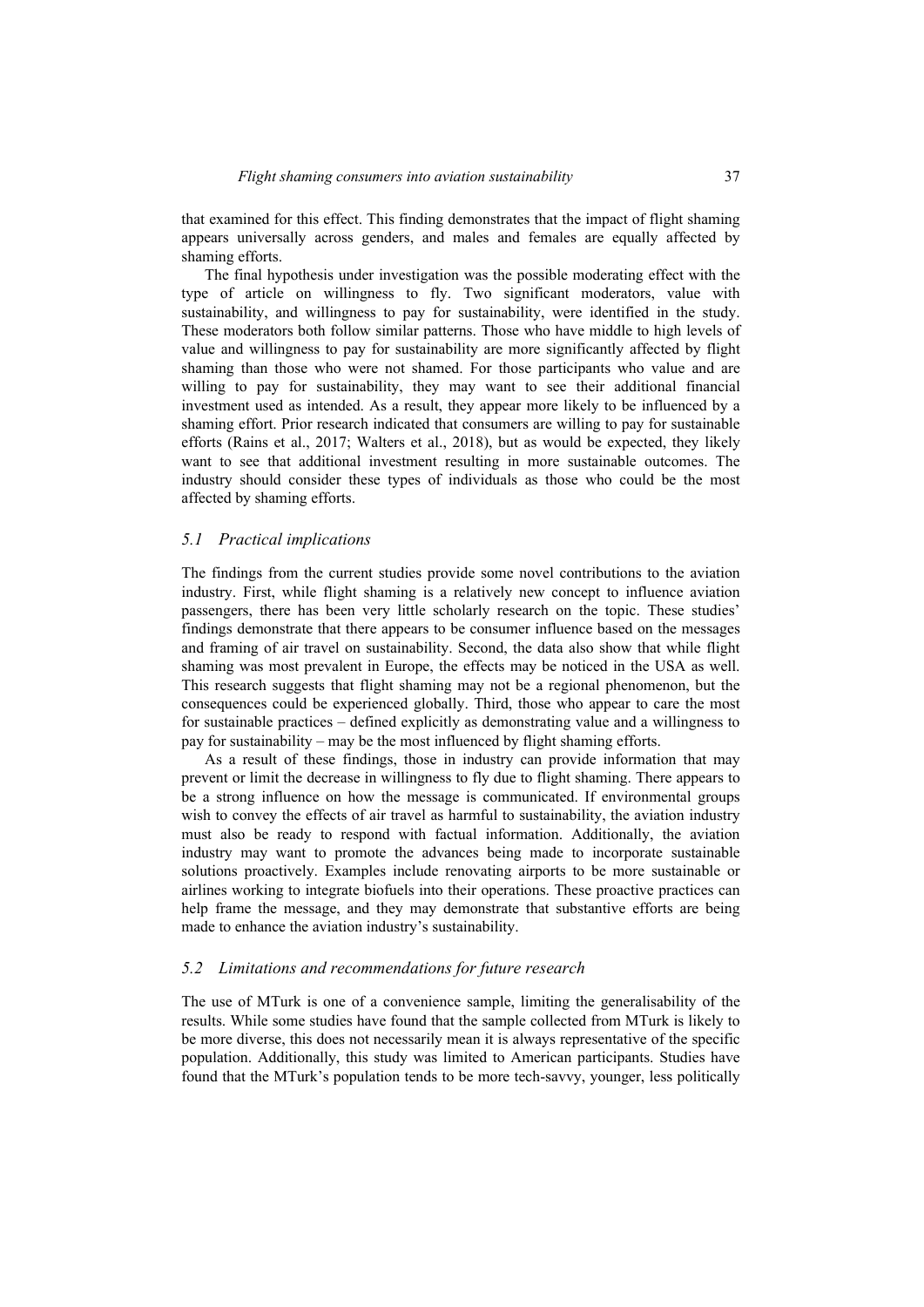diverse, more highly educated, and less religious than the US population (Berinsky et al., 2012; Shapiro et al., 2013). Therefore, future studies should seek to expand the sample and replicate the research to verify the findings and apparent effects of flight shaming.

This study was conducted in a cross-sectional administration; therefore, the findings only represent the point in time when the study was conducted. Future studies should analyse the trend of these results over time to see how the impacts of the flight shaming trend. This research was also limited to one newspaper headline and did not analyse other possible headlines' response. Additionally, there was an assumption that the newspaper article would invoke a shame-related response in participants, especially in the negative condition. It is acknowledged that shame is a personal experience, and it may be difficult to invoke this response. However, the newspaper article allowed a way to investigate this phenomenon while also avoiding any possible harm to participants. Future work should investigate how different aspects of communication may influence flight shaming on willingness to fly or what other factors may invoke a shame response within participants.

With the current study design, two groups were compared against one another, a positive and negative. A limitation of this design structure was no strict control group from which to compare a baseline rating. The rationale for this design decision was that it would be unlikely that a newspaper article would be written with a neutral position on sustainability. Thus, a more realistic example would be an article framed positively or negatively. However, it is acknowledged that the findings compare two groups over a baseline or control condition.

In future iterations of this research, the authors recommend completing a statistical model of the different relationships to identify what predicts or influences a consumer's likelihood to experience flight shaming. Additionally, the type of communication should be evaluated. The use of more sustainable forms of propulsion or related technologies may offset some of the effects of flight shaming, and their influence should also be investigated.

### **6 Conclusions**

Flight shaming has become a more prevalent phenomenon within the last few years. Impacts were felt, particularly in Europe, in the summer of 2019, resulting in a decrease in travelling passengers. However, the effects of flight shaming are being experienced worldwide. The purpose of these studies was to examine the possible impacts of flight shaming on willingness to fly, along with possible moderating variables. Through the use of three studies, the data indicate that flight shaming does result in a significant decrease in willingness to fly. Additionally, a participant's value with sustainability and willingness to pay for sustainability were significant moderators of flight shaming's effects on willingness to fly. In general, as ratings of value and willingness to pay for sustainability increased, there was a significant decrease in willingness to fly ratings when flight shaming was present. These results suggest that flight shaming may affect passengers' willingness to fly, and the industry should consider promoting their efforts to reduce environmentally harmful effects of air travel and their initiatives for improving the sustainability of air travel.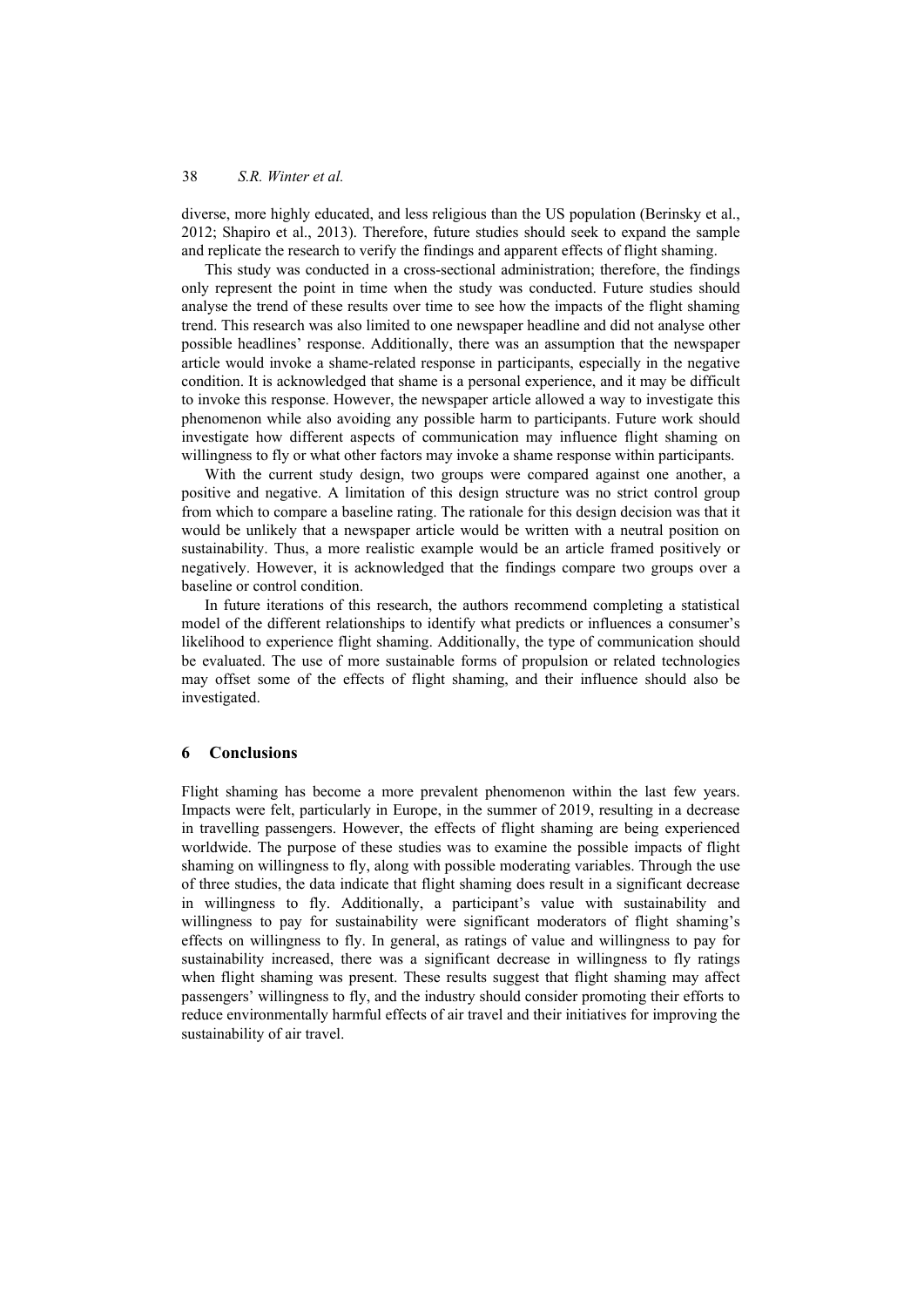#### **Author's note**

This study's data was collected in late January and early February 2020, just before the COVID-19 pandemic.

### **Funding**

This research did not receive any specific grant from funding agencies in the public, commercial, or not-for-profit sectors.

#### **References**

- Acker, J. (2006) 'Inequality regimes gender, class, and race in organizations', *Gender and Society*, Vol. 20, No. 4, pp.441–464, doi:10.1177/0891243206289499.
- Adkins, K. (2019) 'When shaming is shameful: double standards in online shame backlashes', *Hypatia*, Vol. 34, No. 1, pp.76–97, doi:10.1111/hypa.12456.
- Amoore, L. (2005) *The Global Resistance Reader*, 1st ed., Routledge, London [online] https://books.google.com (accessed 1 June 2020).
- Anania, E.C., Rice, S., Walters, N.W., Pierce, M., Winter, S.R. and Milner, M.N. (2018a) 'The effects of positive and negative information on consumer's willingness to ride in a driverless vehicle', *Transport Policy*, Vol. 72, pp.218–224 [online] https://doi.org/10.1016/ j.tranpol.2018.04.002.
- Anania, E.C., Rice, S., Winter, S.R., Milner, M., Walters, N. and Pierce, M. (2018b) 'Why people are not willing to let their children ride in driverless school buses: a gender and nationality comparison', *Social Sciences*, Vol. 7, No. 3, p.34, doi:10.3390/socsci7030034.
- Baron, J. (2019) 'Flight-shaming is now a thing will it keep you from flying?', *Forbes* [online] https://www.forbes.com/sites/jessicabaron/2019/07/02/flight-shaming-is-now-a-thing--will-itkeep-you-from-traveling/#7563015971a3 (accessed 1 June 2020).
- BBC (2019) *Hong Kong Protests: Flights Cancelled as Thousands Occupy Airport* [online] https://www.bbc.com/news/world-asia-china-49317975 (accessed 1 February 2021).
- Berinsky, A.J., Huber, G.A. and Lenz, G.S. (2012) 'Evaluating online labor markets for experimental research: Amazon.com's Mechanical Turk', *Political Analysis*, Vol. 20, pp.351–368 [online] https://doi.org/10.1093/pan/mpr057.
- Berton, E. (2019) 'Flight shaming hits air travel as 'Greta effect' takes off', *Reuters* [online] https://www.reuters.com/article/us-travel-flying-climate/flight-shaming-hits-air-travel-asgreta-effect-takes-off-idUSKBN1WH23G (accessed 1 June 2020).
- Bliss, L. (2020) *Why are Airlines Flying Empty 'Ghost Flights'?* [online] https://www.bloomberg.com/news/articles/2020-03-07/why-are-airlines-flying-empty-ghostflights (accessed 15 January 2021).
- Buhrmester, M., Kwang, T. and Gosling, S.D. (2011) 'Amazon's Mechanical Turk: a new source of inexpensive, yet high-quality, data?', *Perspectives on Psychological Science*, Vol. 6, No. 1, pp.3–5, doi:10.1177/1745691610393980.
- Courpasson, D. and Vallas, S. (2016) *Naming, Shaming, Changing the World*, SAGE Publications Ltd., 55 City Road, doi:10.4135/9781473957947.n19.
- Dave Carroll Music (2021) *United Breaks Guitars* [online] https://www.davecarrollmusic.com/ songwriting/united-breaks-guitars/ (accessed 1 February 2021).
- de Juniac, A. (2019) *Wings of change Americas*, 3 September, International Airline Transportation Association (IATA) [online] https://www.iata.org/en/pressroom/speeches/2019-09-03-01/ (accessed 1 June 2020).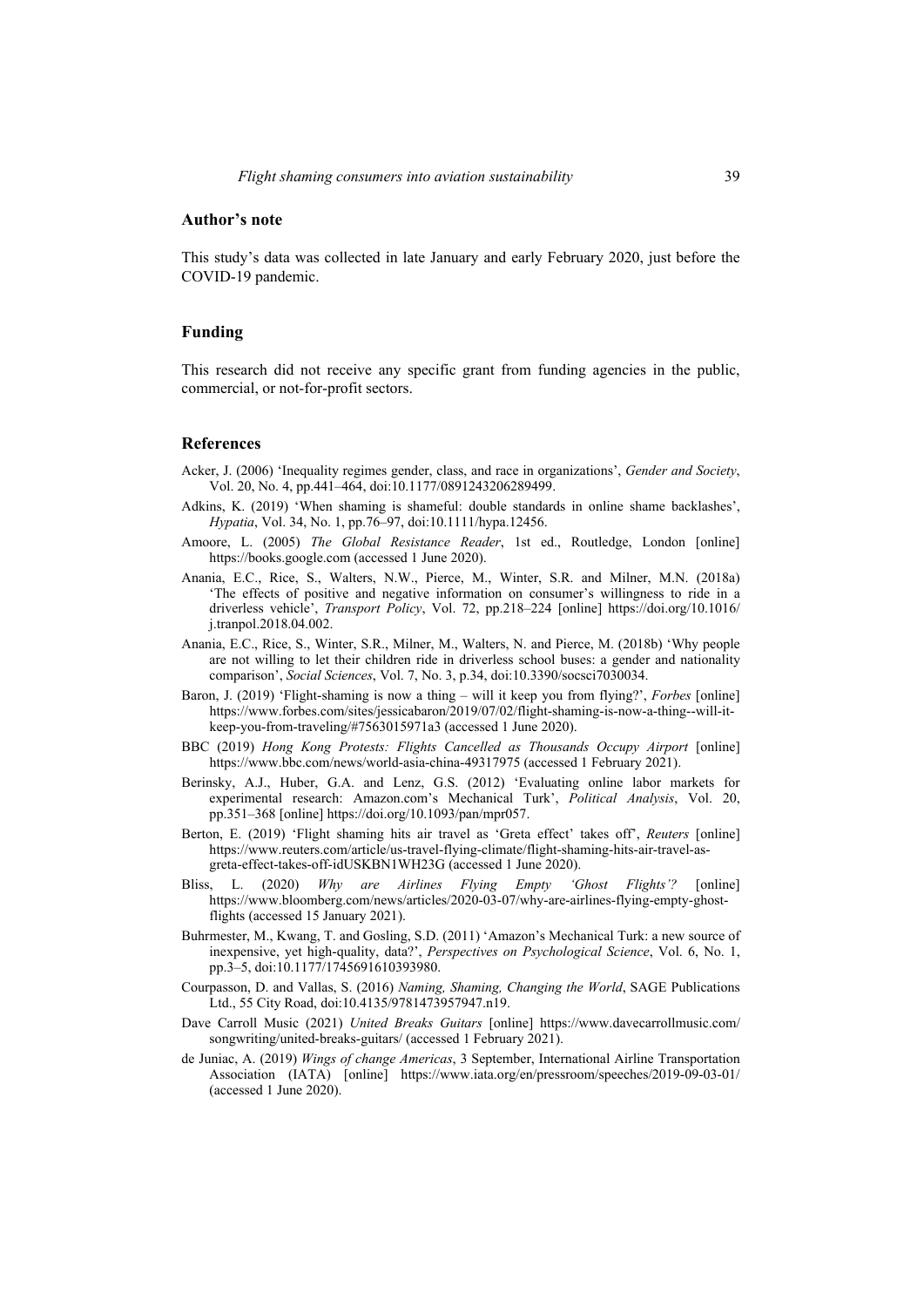- Dyer, G. (2019) *Dyer: Aviation Industry Must Innovate to Stop 'Flygkam' (Flight Shaming)*, The London Free Press, 24 October [online] https://lfpress.com/opinion/columnists/dyer-aviationindustry-must-innovate-to-stop-flygkam-flight-shaming (accessed 1 June 2020).
- Elster, J. (1999) *Alchemies of the Mind* [online] https://doi.org/10.1017/CBO9781139173308.
- Endsley, M.R. and Jones, D.G. (2011) *Designing for Situation Awareness: An Approach to User-Centered Design*, 2nd ed., CRC Press, Boca Raton, Fla.
- Esses, V.M. and Dovidio, J.F. (2002) 'The role of emotions in determining willingness to engage in intergroup contact', *Personality and Social Psychology Bulletin*, Vol. 28, No. 9, pp.1202–1214 [online] https://doi.org/10.1177/01461672022812006.
- Fitch, C.H. and Nazaretian, Z. (2019) 'Examining gender differences in reintegrative shaming theory: the role of shame acknowledgment', *Crime, Law and Social Change*, Vol. 72, No. 5, pp.527–546, doi:10.1007/s10611-019-09835-8.
- Fleming, G. (2019) 'Environmental trends in aviation to 2050', in Olumuyiwa, B. and Boubacar, D. (Eds.): *ICAO: Environmental Report, Aviation and Environment*, pp.18–23, International Civil Aviation Organization, Montreal, Canada [online] https://www.icao.int/environmentalprotection/Documents/ICAO-ENV-Report2019-F1-WEB%20%281%29.pdf (accessed 1 June 2020).
- Germine, L., Nakayama, K., Duchaine, B.C., Chabris, C.F., Chatterjee, G. and Wilmer, J.B. (2012). 'Is the web as good as the lab? Comparable performance from web and lab in cognitive/perceptual experiments', *Psychonomic Bulletin & Review*, Vol. 19, No. 5, pp.847–857, doi:10.3758/s13423-012-0296-9.
- Gills, B. (2000) *Globalization and the Politics of Resistance*, St. Martin's Press, New York.
- Hair Jr., J.F., Black, W.C., Babin, B.J. and Anderson, R.E. (2018) *Multivariate Data Analysis*, 8th ed., Cengage, Hampshire, UK.
- Hayes, A.F. (2018) *Introduction to Mediation, Moderation, and Conditional Process Analysis*, 2nd ed., The Guilford Press, New York, New York.
- IATA (2020) *Aviation's Impact on the Environment* [online] https://aviationbenefits.org/ environmental-efficiency/aviations-impact-on-the-environment/ (accessed 1 June 2020).
- ICAO (2020) *Future of Aviation* [online] https://www.icao.int/Meetings/FutureOfAviation/ Pages/default.aspx (accessed 15 January 2021).
- Johansson, A. and Vinthagen, S. (2016) 'Dimensions of everyday resistance: an analytical framework', *Critical Sociology*, Vol. 42, No. 3, pp.417–435 [online] https://doi.org/10.1177/ 0896920514524604.
- Josephs, L. (2019) *Airline Catering Workers Planning Protests at Major US Airports Thanksgiving Week* [online] https://www.cnbc.com/2019/11/25/coming-to-airports-this-thanksgivingcatering-worker-protests.html (accessed 1 February 2021).
- KLM Royal Dutch Airlines (2020) *Fly Responsibly* [online] https://flyresponsibly.klm.com/ gb\_en#keypoints?article=WhatIndustryDo (accessed 1 June 2020).
- Kowalska-Pyzalska, A. (2017) 'Willingess to pay for green energy: An agent-based model in NetLogo platform', *2017 14th International Conference on the European Energy Market (EEM)*, Dresden, pp.1–6.
- Lee, B. (2018) 'Me too movement; it is time that we all act and participate in transformation', *Psychiatry Investigation*, Vol. 15, No. 5, p.433, doi:10.30773/pi.2018.04.30.
- Ling-Yee, L. (1997) 'Effect of collectivist orientation and ecological attitude on actual environmental commitment', *Journal of International Consumer Marketing*, Vol. 9, No. 4, pp.31–53 [online] https://doi.org/10.1300/J046v09n04\_03.
- Martin, H. (2020) 'Travel by plane and you might get 'flight shamed'. This worries airlines', *Los Angeles Times* [online] https://www.latimes.com/business/story/2020-02-07/flight-shamingairlines-climate-change-greta-thunberg (accessed 1 June 2020).
- Mehta, R., Rice, S., Winter, S. and Eudy, M. (2017) 'Perceptions of cockpit configurations: a culture and gender analysis', *The International Journal of Aerospace Psychology*, Vol. 27, Nos. 1–2, pp.57–63, doi:10.1080/10508414.2017.1365609.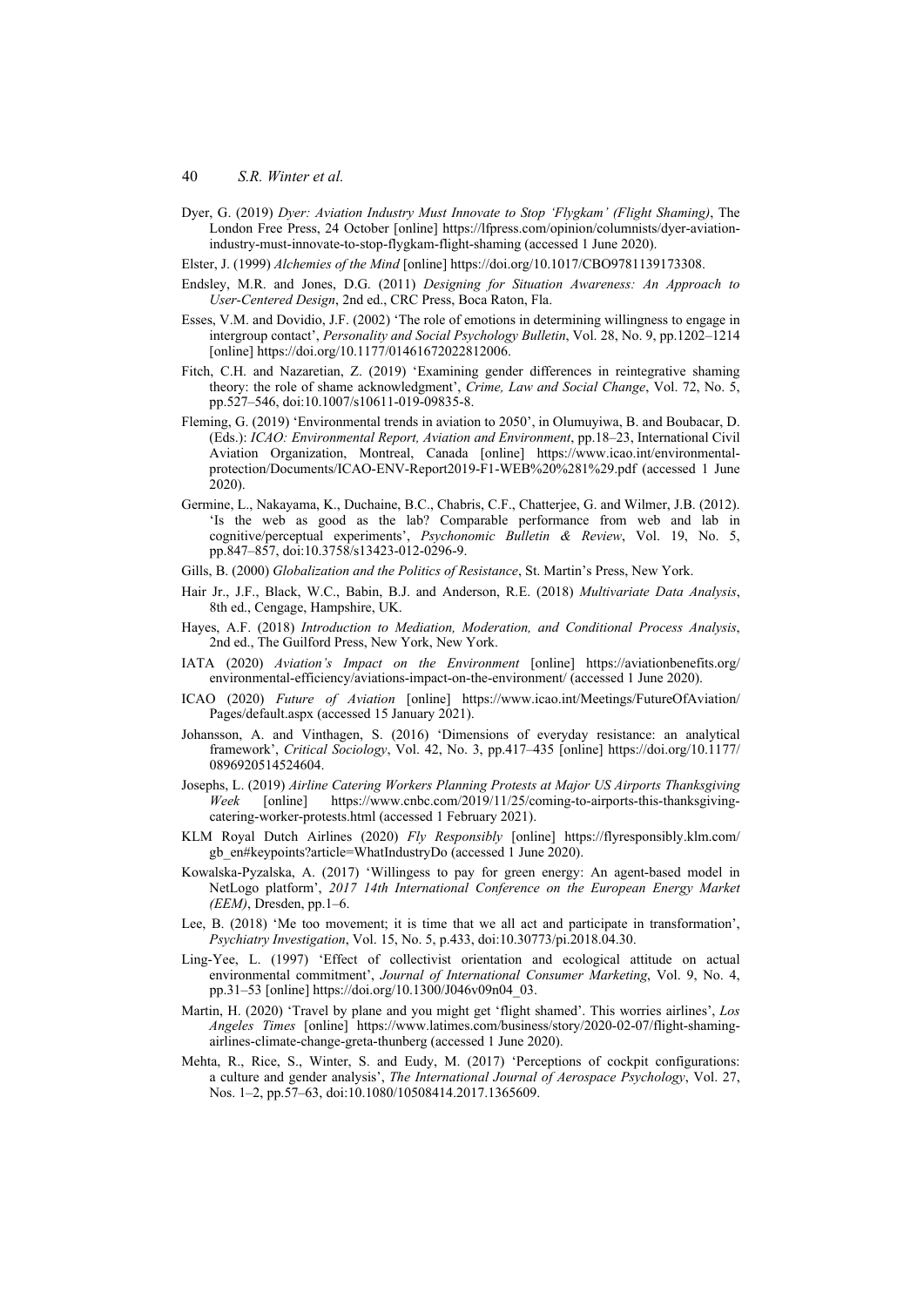- Merriam-Webster (2020) 'Shaming', *Merriam-Webster.com Dictionary* [online] https://www.merriam-webster.com/dictionary/shaming?src=search-dict-box (accessed 1 June 2020).
- Merriam-Webster (2020) 'Willingness', Merriam-Webster.com Dictionary [online] https://www.merriam-webster.com/dictionary/willingness.
- Milner, M.N., Bush, D.Z, Anania, E.C, Ito, T., Marte, D.A., Rice, S. and Winter, S.R. (2019) 'Cultural and political attitudes towards paying to support airport sustainability projects', *International Journal of Sustainable Aviation*, Vol. 5, No. 1, pp.54–69, DOI: 10.1504/ IJSA.2019.099916.
- Moores, V. (2019) 'KLM commits to biofuel purchase', *Air Transport World*, 10 December [online] http://m.atwonline.com/eco-aviation/klm-commits-biofuel-purchase?utm\_rid=CPEN 1000000404038&utm\_campaign=22563&utm\_medium=email&elq2=e00d554ff71d487c961d aba70cbd96fd (accessed 1 June 2020).
- New Zealand Herald (NZHerald) (2020) *Virgin Australia Boss Scurrah Blames Burgers for Climate Chaos*, 14 October [online] https://www.nzherald.co.nz/travel/virgin-australia-bossscurrah-blames-burgers-for-climate-chaos/UNQGYO3PQLDHACU3RUIPVH3YBI/ (accessed 1 June 2020).
- Norman, D.A. (2013) *The Design of Everyday Things*, Revised and expanded ed., Basic Books, New York.
- Nussbaum, M.C. (2004) *Hiding from Humanity*, Princeton Univ. Press., Princeton, N.J. [online] http://www.loc.gov/catdir/description/prin051/2003061013.html (accessed 1 June 2020).
- Prokop, P. and Fančovičová, J. (2013) 'Does colour matter? The influence of animal warning coloration on human emotions and willingness to protect them', *Animal Conservation*, Vol. 16, No. 4, pp.458–466 [online] https://doi.org/10.1111/acv.12014.
- Prokop, P. and Fančovičová, J. (2013) 'Does colour matter? The influence of animal warning coloration on human emotions and willingness to protect them', *Animal Conservation*, Vol. 16, No. 4, pp.458–466.
- Ragbir, N.K., Rice, S., Winter, S.R. and Choy, E.C. (2021) 'Emotions and caring mediate the relationship between knowledge of sustainability and willingness to pay for greener aviation', *Technology in Society*, Vol. 64, p.101491 [online] https://doi.org/10.1016/j.techsoc. 2020.101491.
- Rains, T., Winter, S.R., Rice, S., Milner, M., Bledsaw, Z. and Anania, E.C. (2017) 'Biofuel and commercial aviation: will consumers pay more for it?', *International Journal of Sustainable Aviation*, Vol. 3, No. 3, pp.217–232, doi:10.1504/IJSA.2017.086846.
- Reed, D. (2019) 'Is it fair to shame frequent flyers for their environmental impact? Is it even based on an accurate understanding of science?', *Aerospace and Defense* [online] https://www.forbes.com/sites/danielreed/2019/10/07/is-it-fair-to-shame-those-who-fly-oftenfor-the-environmental-impact-of-their-travels-is-it-even-based-on-an-accurate-understandingof-science/#19924ed47d4e (accessed 1 June 2020).
- Reuters (2015) *Runway Protesters Cause Traffic Chaos at London's Heathrow Airport*, [online] https://www.reuters.com/article/us.britain.airport.protest/runway.protesters.cause.traffic.chaos. at.londons.heathrow.airport.idUSKBN0TF0VY20151126 (accessed 1 February 2021).
- Rice, S. and Winter, S.R. (2015) 'Which emotions mediate the relationship between type of pilot configuration and willingness to fly?', *Aviation Psychology and Applied Human Factors*, Vol. 5, No. 2, pp.83–92.
- Rice, S. and Winter, S.R. (2019) 'Do gender and age affect willingness to ride in driverless vehicles: If so, then why?', *Technology in Society*, Vol. 58, pp.1–7.
- Rice, S. Winter, S.R., Capps, J., Trombley, J., Robbins, J., Milner, M.N. and Lamb, T.L. (2020) 'The creation of two valid scales: willingness to fly in an aircraft and willingness to pilot an aircraft', *The International Journal of Aviation, Aeronautics, and Aerospace*, Vol. 7, No. 1, pp.1–21 [online] https://doi.org/10.15394/ijaaa.2020.1440.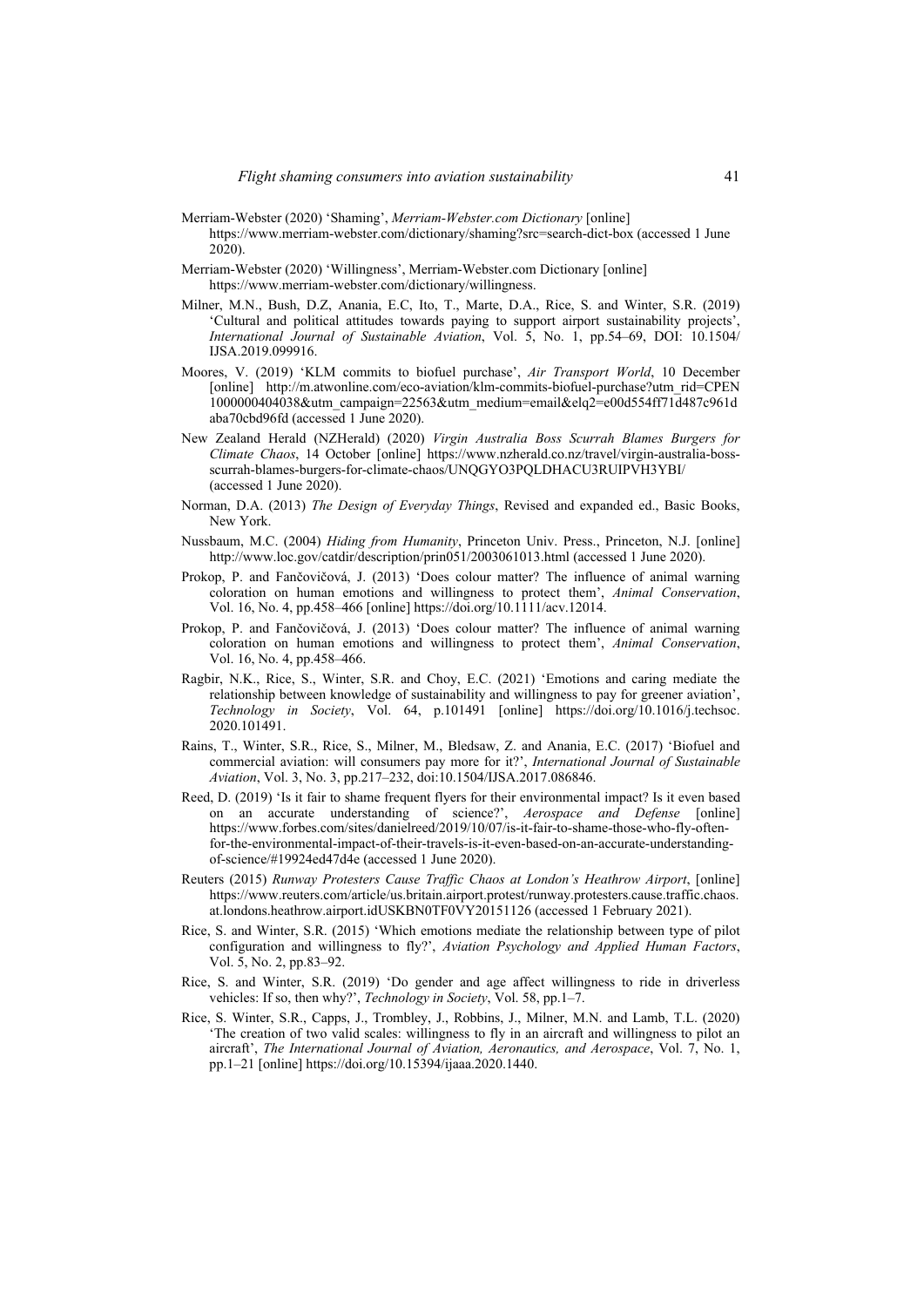- Rice, S., Mehta, R., Dunbar, V., Oyman, K., Ghosal, S., Oni, M.D. and Oni, M.A. (2015a) 'A valid and reliable scale for consumer willingness to fly', Paper presented at the *2015 Aviation, Aeronautics, and Aerospace International Research Conference*, Phoenix, AZ.
- Rice, S., Tamilselvan, G., Winter, S.R., Milner, M.N., Anania, E.C., Sperlak, L. and Marte, D.A. (2018) 'Public perception of UAS privacy concerns: a gender comparison', *Journal of Unmanned Vehicle Systems*, Vol. 6, No. 2, pp.83–99, doi:10.1139/juvs-2017-0011.
- Rice, S., Winter, S.R., Doherty, S. and Milner, M.N. (2017a) 'Advantages and disadvantages of using internet-based survey methods in aviation-related research', *Journal of Aviation Technology and Engineering*, Vol. 7, No. 1, pp.58–65, doi:10.7771/2159-6670.1160.
- Rice, S., Winter, S.R., Kraemer, K., Mehta, R. and Oyman, K. (2015b) 'How do depression medications taken by pilots affect passengers' willingness to fly? A mediation analysis', *Review of European Studies*, Vol. 7, No. 11 [online] https://doi.org/10.5539/res.v7n11p200.
- Rice, S., Winter, S.R., Mehta, R. and Ragbir, N.K. (2019) 'What factors predict the type of person who is willing to fly in an autonomous commercial airplane?', *Journal of Air Transport Management*, Vol. 75, pp.131–138 [online] https://doi.org/10.1016/j.jairtraman.2018.12.008.
- Rice, S., Winter, S.R., Tamilselvan, G. and Milner, M.N. (2017b) 'Attitudes toward controlled rest in position (CRIP): a gender comparison between pilots and non-pilots', *International Journal of Aviation, Aeronautics, and Aerospace*, Vol. 4, No. 3, pp.1–33 [online] https://doi.org/10.15394/ijaaa.2017.1181.
- Seidman, G. (2016) 'Naming, shaming, changing the world', in Courpasson, D. and Vallas, S. (Eds.): *The SAGE Handbook of Resistance*, pp.351–364, SAGE Publications Ltd, 55 City Road, London, doi: 10.4135/9781473957947.n19.
- Seo, Y. and Barrett, L.F (2007) 'Being emotional during decision making: good or bad? An empirical investigation', *The Academy of Management Journal*, Vol. 50, No. 4, pp.923–940 [online] https://doi.org/10.5465/AMJ.2007.26279217.
- Shapiro, D.N., Chandler, J. and Mueller, P.A. (2013) 'Using mechanical turk to study clinical populations', *Clinical Psychological Science*, Vol. 1, pp.213–220 [online] https://doi.org/ 10.1177/2167702612469015.
- The Guardian  $(2020)$  'The Guardian view on 'flight shame': face it life must change', *The Guardian*, Editorial [online] https://www.theguardian.com/commentisfree/2020/jan/17/ the-guardian-view-on-flight-shaming-face-it-life-must-change (accessed 1 June 2020).
- Topham, G. (2019) 'Flight shaming could slow growth of airline industry', *The Guardian*, 17 October [online] https://www.theguardian.com/business/2019/oct/17/flight-shaming-couldslow-growth-of-airline-industry-says-iata (accessed 1 June 2020).
- Walters, N.W., Rice, S., Winter, S.R., Baugh, B.S., Ragbir, N.K., Anania, E.C., Capps, J. and Milner, M.N. (2018) 'Consumer willingness to pay for new airports that use renewable resources', *The International Journal of Sustainable Aviation*, Vol. 4, No. 2, pp.79–98, doi:10.1504/IJSA.2018.094227.
- Williams, B. (1993) *Shame and Necessity*, University of California Press, Berkeley.
- Winter, S.R., Lamb, T.L. and Baugh, B.S. (2020) 'Passenger perceptions on sustainable propulsion systems: which factors mediate or moderate the relationship?', *International Journal of Sustainable Aviation*, Vol. 6, No. 3, pp.195–219, DOI: 10.1504/IJSA.2020.112111.
- Winter, S.R., Rice, S. and Mehta, R. (2014) 'Aviation consumers' trust in pilots: a cognitive or emotional function', *International Journal of Aviation, Aeronautics, and Aerospace*, Vol. 1, No. 1, pp.1–18 [online] https://doi.org/10.15394/ijaaa.2014.1003.
- Winter, S.R., Rice, S., Rains, T., Milner, M.N. and Mehta, R. (2017) 'A longitudinal study on the alteration of consumer perceptions and the use of pilot medication', *Journal of Air Transport Management*, Vol. 59, pp.100–106 [online] https://doi.org/10.1016/j.jairtraman.2016.12.004.
- Winter, S.R., Thropp, J.E. and Rice, S. (2019) 'What factors predict a consumer's support of environmental sustainability in aviation? A multi-model analysis', *International Journal of Sustainable Aviation*, Vol. 5, No. 3, pp.190–204, DOI: 10.1504/IJSA.2019.103502.
- Wolheim, R. (1999) *On the Emotions*, Yale University Press, New Haven, Conn.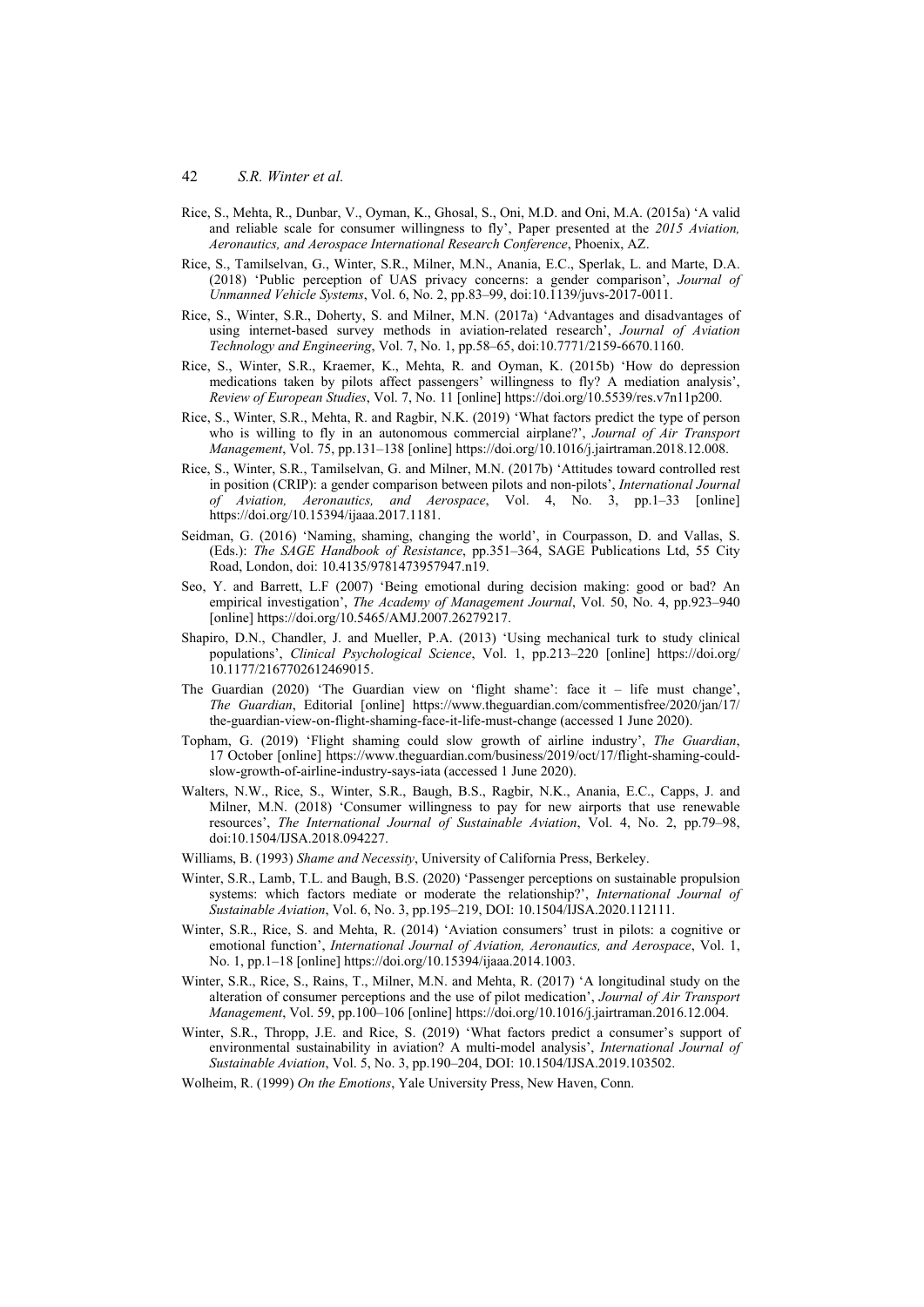## **Appendix A**

## *Scales used in these studies*

Participants responded to each scale using a 5-point strongly disagree to strongly agree option.

## *Willingness to fly*

- 1 I would be willing to fly in this situation.
- 2 I would be comfortable flying in this situation.
- 3 I would have no problem flying in this situation.
- 4 I would be happy to fly in this situation.
- 5 I would feel safe flying in this situation.
- 6 I have no fear of flying in this situation.
- 7 I feel confident flying in this situation.

## *Familiarity with sustainability*

- 1 I am familiar with sustainability.
- 2 I have a lot of knowledge about sustainability.
- 3 I have read a lot about sustainability.
- 4 Sustainability has been of interest to me for awhile.
- 5 I know more about sustainability than the average person.

## *Value with sustainability*

- 1 Sustainability is something that would be beneficial to me.
- 2 Sustainability would be something valuable for me to understand.
- 3 I think sustainability is useful.
- 4 There would be value in being sustainable.
- 5 If sustainability were available, I think it would be beneficial to utilize.

## *Willingness to pay for sustainability*

- 1 I would be willing to pay more for sustainability.
- 2 I would be comfortable paying more for sustainability.
- 3 I would have no problem paying more for sustainability.
- 4 I would be happy to pay more for sustainability.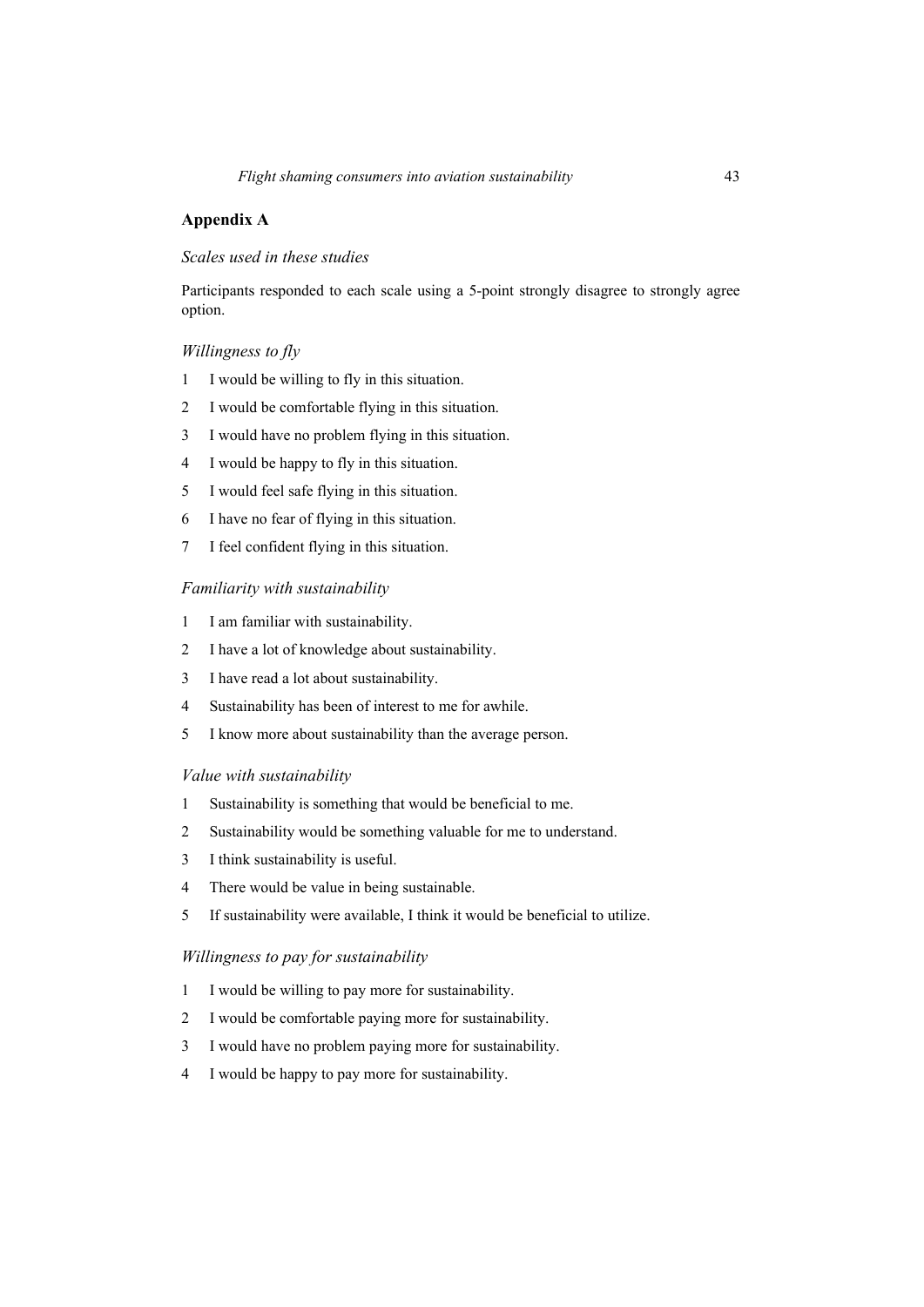# **Appendix B**

| Pattern matrix from study 3 |  |  |  |
|-----------------------------|--|--|--|
|-----------------------------|--|--|--|

| Cronbach's alpha values | 0.964    | 0.938          | 0.946          | 0.892          | 0.863      |
|-------------------------|----------|----------------|----------------|----------------|------------|
| Factors                 | $\cal I$ | $\overline{c}$ | $\mathfrak{Z}$ | $\overline{4}$ | $\sqrt{2}$ |
| Fam1                    |          |                |                | 0.586          |            |
| Fam2                    |          |                |                | 0.822          |            |
| Fam3                    |          |                |                | 0.949          |            |
| Fam4                    |          |                |                | 0.829          |            |
| Fam5                    |          |                |                | 0.642          |            |
| Val1                    |          | 0.900          |                |                |            |
| Val <sub>2</sub>        |          | 0.797          |                |                |            |
| Val3                    |          | 0.827          |                |                |            |
| Val4                    |          | 0.876          |                |                |            |
| Val5                    |          | 0.911          |                |                |            |
| WTP1                    |          |                | 0.960          |                |            |
| WTP2                    |          |                | 0.875          |                |            |
| WTP3                    |          |                | 0.875          |                |            |
| WTP4                    |          |                | 0.850          |                |            |
| ECS1                    |          |                |                |                | 0.921      |
| ECS2                    |          |                |                |                | 0.603      |
| ECS3                    |          |                |                |                | 0.668      |
| ECS4                    |          |                |                |                | 0.847      |
| WTF1                    | 0.859    |                |                |                |            |
| WTF2                    | 0.887    |                |                |                |            |
| WTF3                    | 0.870    |                |                |                |            |
| WTF4                    | 0.925    |                |                |                |            |
| WTF5                    | 0.933    |                |                |                |            |
| WTF6                    | 0.889    |                |                |                |            |
| WTF7                    | 0.892    |                |                |                |            |